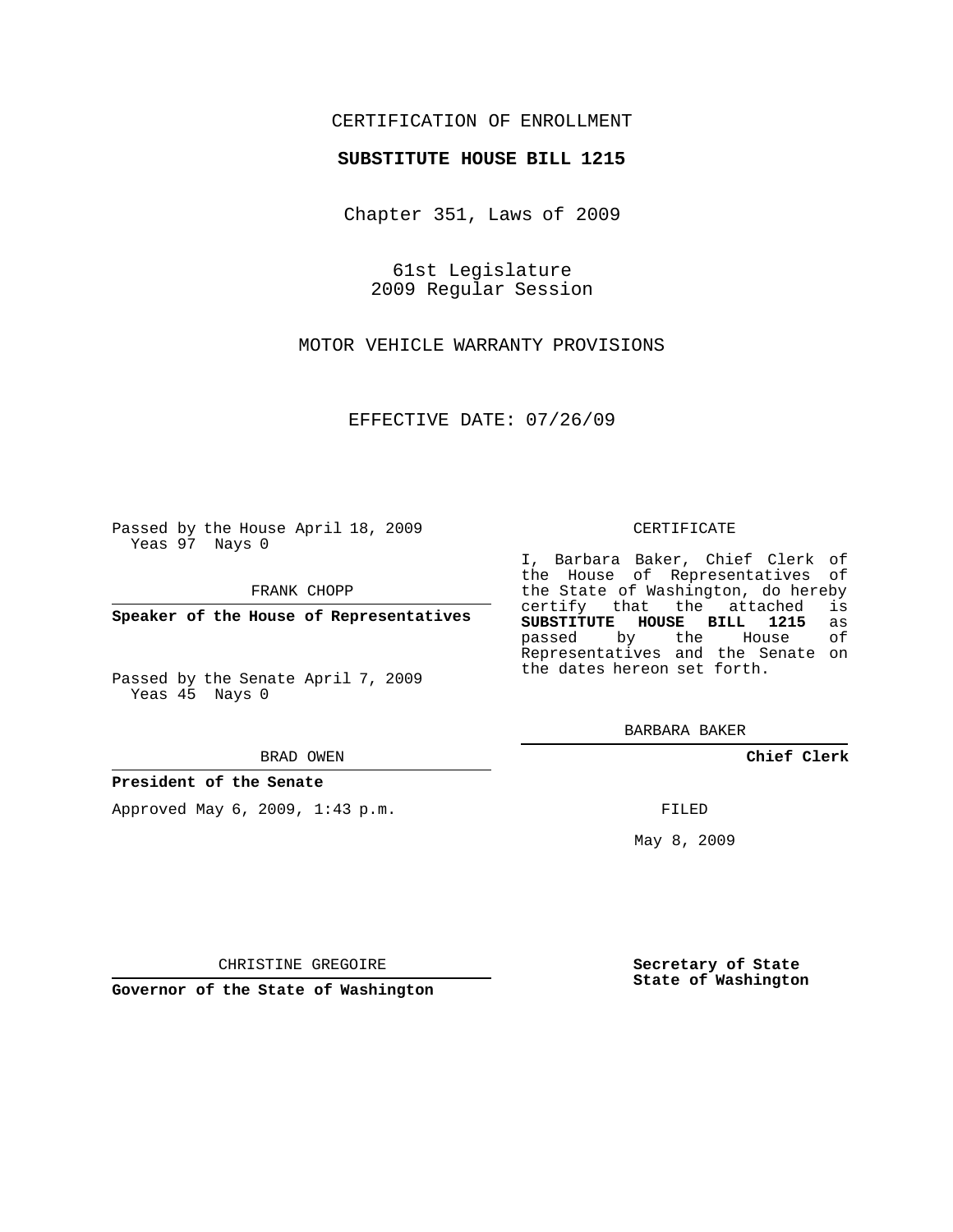# **SUBSTITUTE HOUSE BILL 1215** \_\_\_\_\_\_\_\_\_\_\_\_\_\_\_\_\_\_\_\_\_\_\_\_\_\_\_\_\_\_\_\_\_\_\_\_\_\_\_\_\_\_\_\_\_

\_\_\_\_\_\_\_\_\_\_\_\_\_\_\_\_\_\_\_\_\_\_\_\_\_\_\_\_\_\_\_\_\_\_\_\_\_\_\_\_\_\_\_\_\_

AS AMENDED BY THE SENATE

Passed Legislature - 2009 Regular Session

### **State of Washington 61st Legislature 2009 Regular Session**

**By** House Commerce & Labor (originally sponsored by Representatives Wood, Chandler, Kirby, Ormsby, and Morrell; by request of Attorney General)

READ FIRST TIME 02/17/09.

1 AN ACT Relating to modifying motor vehicle warranty provisions; amending RCW 19.118.021, 19.118.031, 19.118.041, 19.118.061, 19.118.080, 19.118.090, 19.118.095, 19.118.120, and 19.118.160; and creating a new section.

5 BE IT ENACTED BY THE LEGISLATURE OF THE STATE OF WASHINGTON:

 6 **Sec. 1.** RCW 19.118.021 and 2007 c 425 s 1 are each amended to read 7 as follows:

 8 Unless the context clearly requires otherwise, the definitions in 9 this section apply throughout this chapter.

10 (1) "Board" means new motor vehicle arbitration board.

 (2) "Collateral charges" means any sales or lease related charges including but not limited to sales tax, use tax, arbitration service fees, unused license fees, unused registration fees, unused title fees, finance charges, prepayment penalties, credit disability and credit life insurance costs not otherwise refundable, any other insurance costs prorated for time out of service, transportation charges, dealer preparation charges, or any other charges for service contracts, undercoating, rustproofing, or factory or dealer installed options.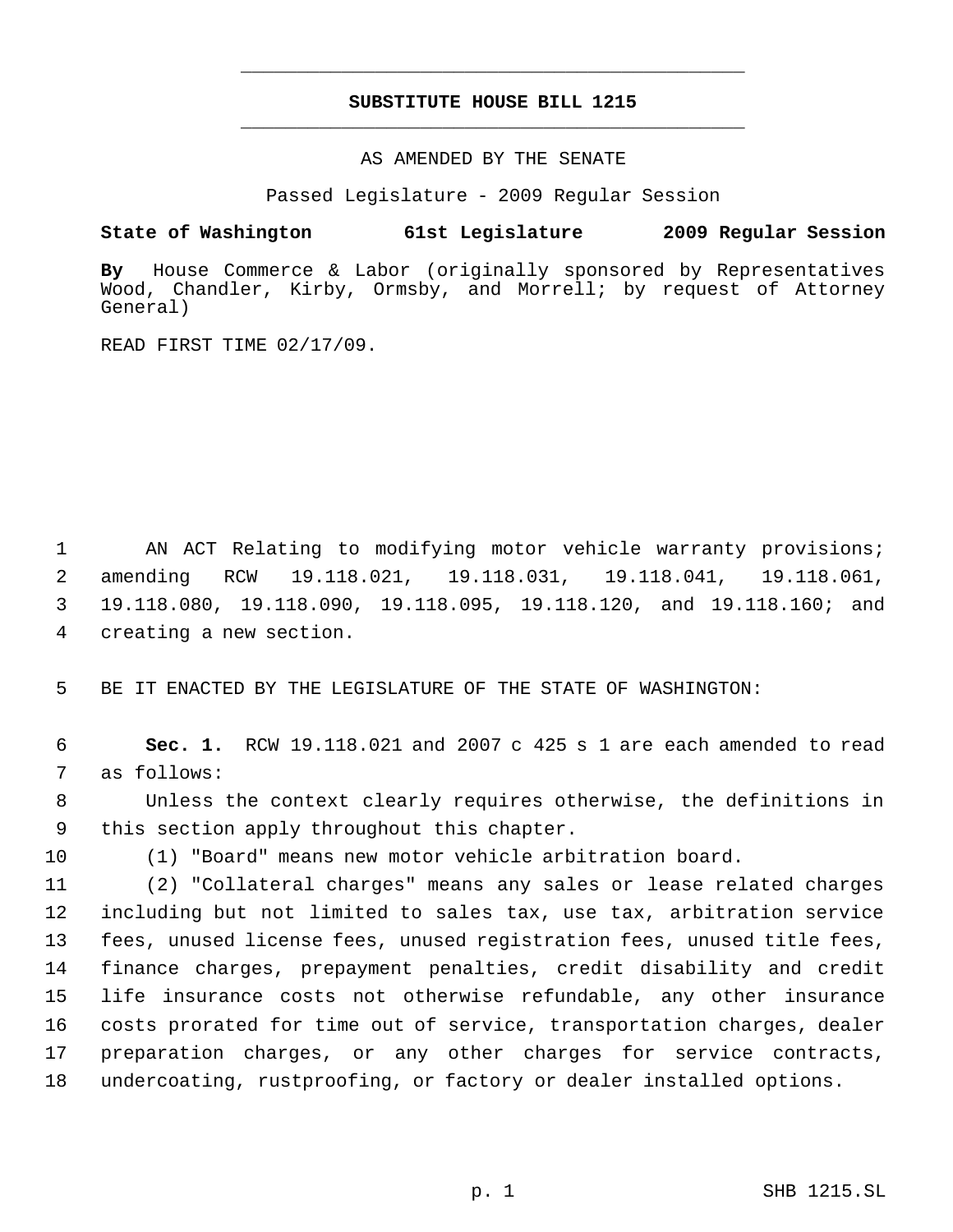(3) "Condition" means a general problem that results from a defect or malfunction of one or more parts, or their improper installation by the manufacturer, its agents, or the new motor vehicle dealer.

 (4) "Consumer" means any person who has entered into an agreement or contract for the transfer, lease, or purchase of a new motor vehicle, other than for purposes of resale or sublease, during the 7 duration of the ((warranty)) eligibility period defined under this section.

 (5) "Court" means the superior court in the county where the consumer resides, except if the consumer does not reside in this state, then the superior court in the county where an arbitration hearing or determination was conducted or made pursuant to this chapter.

 (6) "Eligibility period" means the period ending two years after 14 the date of the original delivery to the consumer of a new motor 15 vehicle, or the first twenty-four thousand miles of operation, 16 whichever occurs first.

 (7) "Incidental costs" means any reasonable expenses incurred by the consumer in connection with the repair of the new motor vehicle, including any towing charges and the costs of obtaining alternative transportation.

21 ( $(\overline{7})$ ) (8) "Manufacturer" means any person engaged in the business of constructing or assembling new motor vehicles or engaged in the business of importing new motor vehicles into the United States for the purpose of selling or distributing new motor vehicles to new motor 25 vehicle dealers. "Manufacturer" includes to the extent the modification affects the use, value, or safety of a new motor vehicle, 27 a postmanufacturing modifier of a new motor vehicle that modifies or has a modification done to a new motor vehicle before the initial 29 retail sale or lease of a new motor vehicle, except as provided in this chapter. "Manufacturer" does not include any person engaged in the business of set-up of motorcycles as an agent of a new motor vehicle dealer if the person does not otherwise construct or assemble motorcycles.

34  $((\langle 8 \rangle)(9)$  "Motorcycle" means any motorcycle as defined in RCW 46.04.330 which has an engine displacement of at least seven hundred fifty cubic centimeters.

37 ( $(\frac{49}{})$ ) (10) "Motor home" means a vehicular unit designed to provide temporary living quarters for recreational, camping, or travel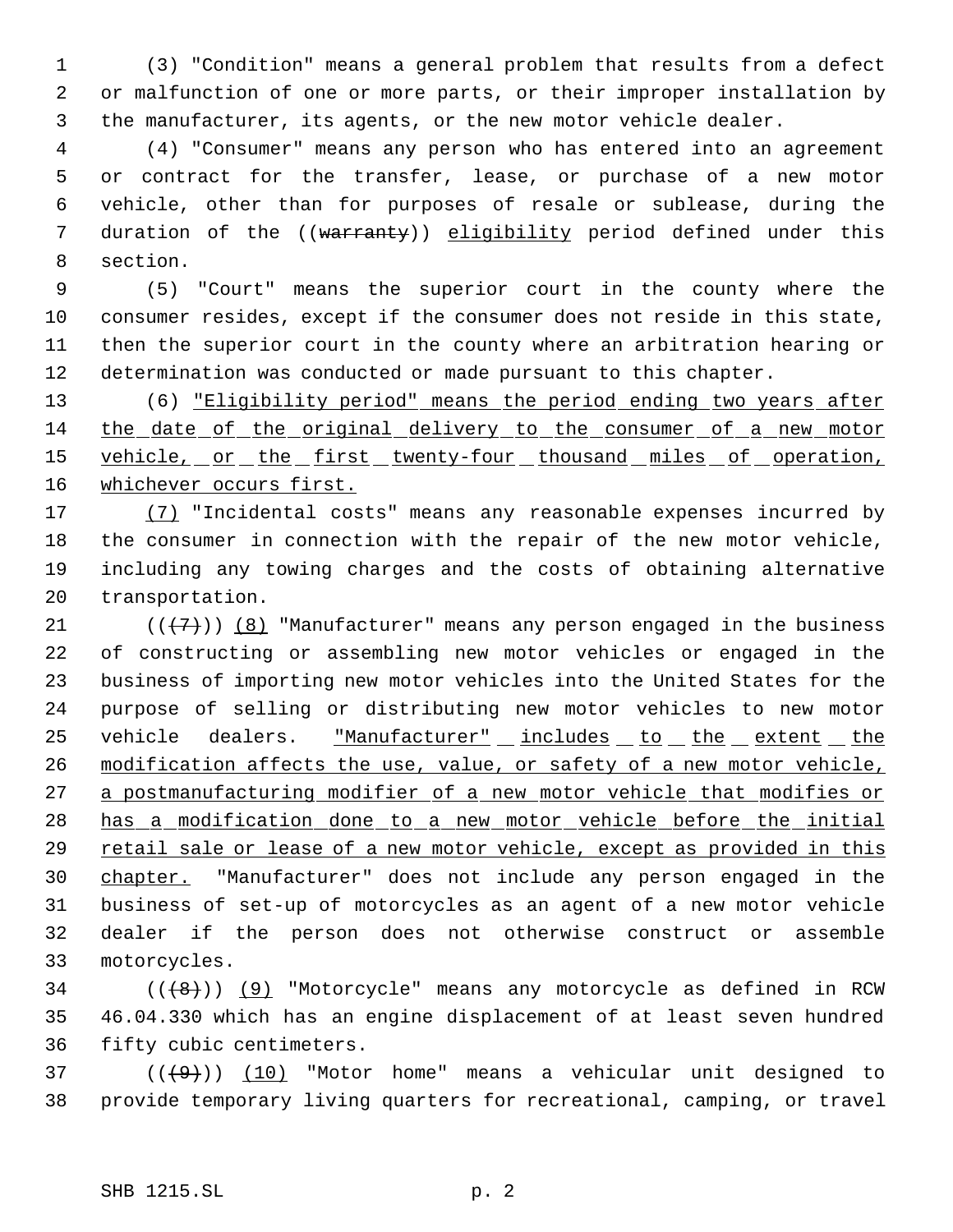use, built on or permanently attached to a self-propelled motor vehicle chassis or on a chassis cab or van that is an integral part of the completed vehicle.

 (((10))) (11) "Motor home manufacturer" means the first stage manufacturer, the component manufacturer, and the final stage manufacturer.

 (a) "First stage manufacturer" means a person who manufactures incomplete new motor vehicles such as chassis, chassis cabs, or vans, that are directly warranted by the first stage manufacturer to the consumer, and are completed by a final stage manufacturer into a motor home.

 (b) "Component manufacturer" means a person who manufactures components used in the manufacture or assembly of a chassis, chassis cab, or van that is completed into a motor home and whose components are directly warranted by the component manufacturer to the consumer.

 (c) "Final stage manufacturer" means a person who assembles, installs, or permanently affixes a body, cab, or equipment to an incomplete new motor vehicle such as a chassis, chassis cab, or van provided by a first stage manufacturer, to complete the vehicle into a motor home.

21 (( $(11)$ )) (12) "New motor vehicle" means any new self-propelled vehicle, including a new motorcycle, primarily designed for the transportation of persons or property over the public highways that was originally purchased or leased at retail from a new motor vehicle dealer or leasing company in this state, but does not include vehicles purchased or leased by a business as part of a fleet of ten or more vehicles at one time or under a single purchase or lease agreement. 28 This chapter shall apply to a motor vehicle purchased or leased with a 29 manufacturer written warranty by a member of the armed forces 30 regardless of in which state the vehicle was purchased or leased, if the vehicle otherwise meets the definition of a new motor vehicle and the consumer is a member of the armed forces stationed or residing in 33 this state at the time the consumer submits a request for arbitration 34 to the attorney general. If the motor vehicle is a motor home, this chapter shall apply to the self-propelled vehicle and chassis, but does not include those portions of the vehicle designated, used, or maintained primarily as a mobile dwelling, office, or commercial space. The term "new motor vehicle" does not include trucks with nineteen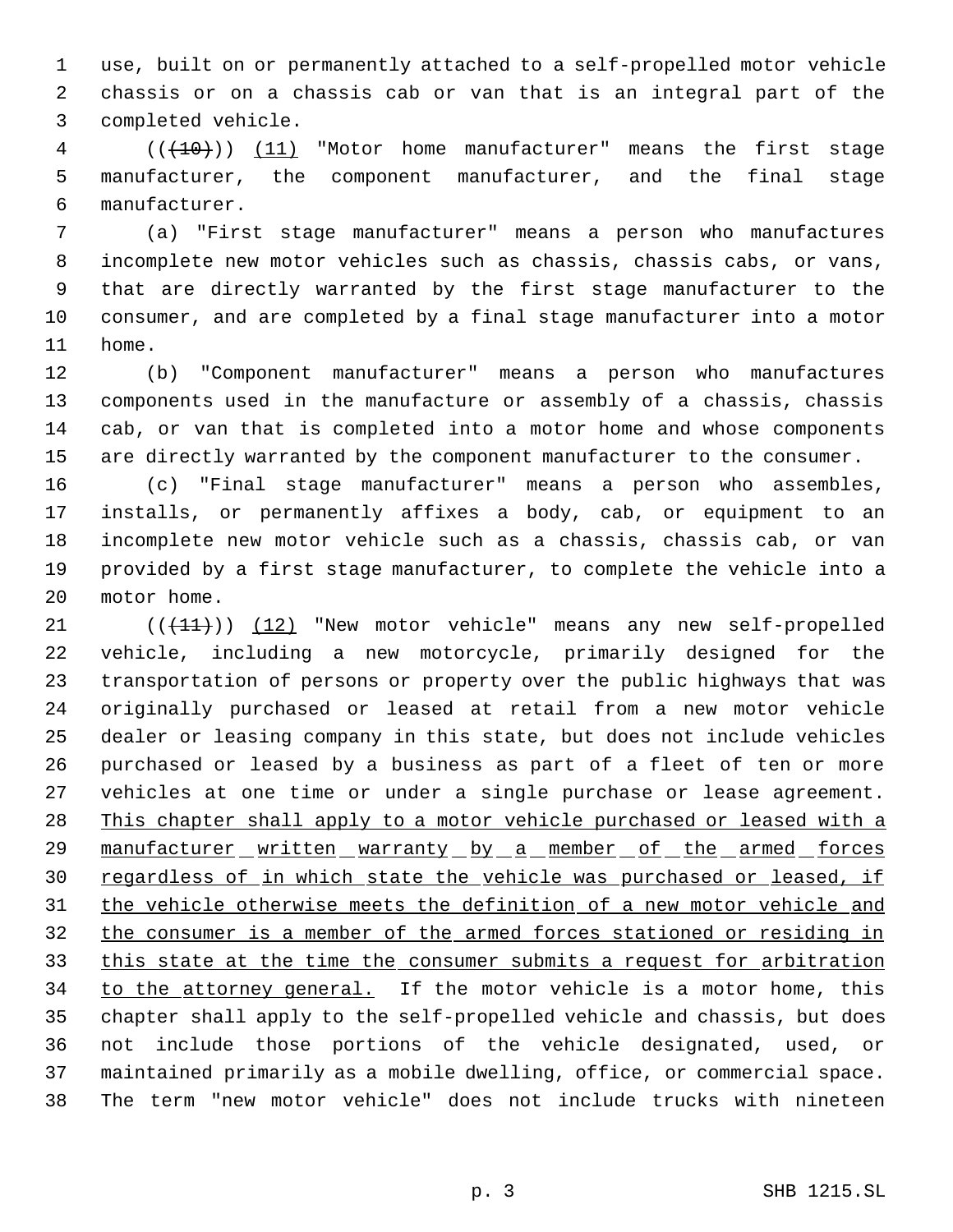thousand pounds or more gross vehicle weight rating. The term "new motor vehicle" includes a demonstrator or lease-purchase vehicle as long as a manufacturer's warranty was issued as a condition of sale.

 (( $\left(\frac{12}{12}\right)$ ) (13) "New motor vehicle dealer" means a person who holds a dealer agreement with a manufacturer for the sale of new motor vehicles, who is engaged in the business of purchasing, selling, servicing, exchanging, or dealing in new motor vehicles, and who is licensed or required to be licensed as a vehicle dealer by the state of Washington.

 $((+13))$  (14) "Nonconformity" means a defect, serious safety defect, or condition that substantially impairs the use, value, or safety of a new motor vehicle, but does not include a defect or condition that is the result of abuse, neglect, or unauthorized modification or alteration of the new motor vehicle.

15  $((+14))$   $(15)$  "Purchase price" means the cash price of the new motor vehicle appearing in the sales agreement or contract.

 (a) "Purchase price" in the instance of a lease means the actual written capitalized cost disclosed to the consumer contained in the lease agreement. If there is no disclosed capitalized cost in the lease agreement the "purchase price" is the manufacturer's suggested retail price including manufacturer installed accessories or items of optional equipment displayed on the manufacturer label, required by 15 U.S.C. Sec. 1232.

 (b) "Purchase price" in the instance of both a vehicle purchase or lease agreement includes any allowance for a trade-in vehicle but does not include any manufacturer-to-consumer rebate appearing in the agreement or contract that the consumer received or that was applied to reduce the purchase or lease cost.

 Where the consumer is a subsequent transferee and the consumer selects repurchase of the motor vehicle, "purchase price" means the consumer's subsequent purchase price. Where the consumer is a subsequent transferee and the consumer selects replacement of the motor vehicle, "purchase price" means the original purchase price.

 (( $\left(\frac{15}{15}\right)$ ) (16) "Reasonable offset for use" means the definition 35 provided in RCW 19.118.041(1)(c) ((for a new motor vehicle other than a new motorcycle. The reasonable offset for use for a new motorcycle 37 shall-be-computed-by-the-number-of-miles-that-the-vehicle-traveled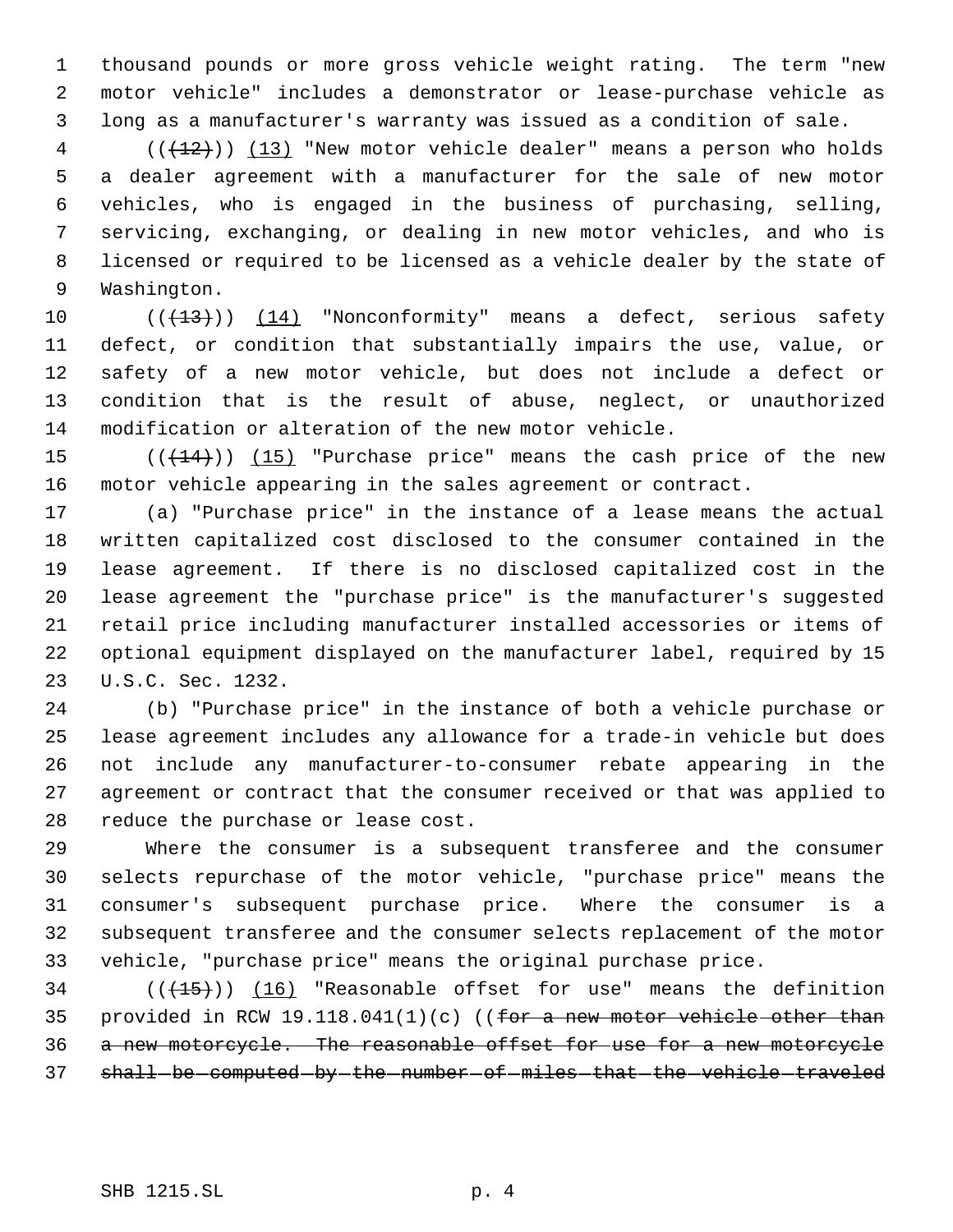1 before the manufacturer's acceptance of the vehicle upon repurchase or replacement multiplied by the purchase price, and divided by twenty- 3 five thousand)).

4 (( $(16)$ )) (17) "Reasonable number of attempts" means the definition provided in RCW 19.118.041.

 $((+17))$   $(18)$  "Replacement motor vehicle" means a new motor vehicle that is identical or reasonably equivalent to the motor vehicle to be replaced, as the motor vehicle to be replaced existed at the time of original purchase or lease, including any service contract, undercoating, rustproofing, and factory or dealer installed options.

11 (((18)) (19) "Serious safety defect" means a life-threatening malfunction or nonconformity that impedes the consumer's ability to control or operate the new motor vehicle for ordinary use or reasonable intended purposes or creates a risk of fire or explosion.

 $((+19))$   $(20)$  "Subsequent transferee" means a consumer who acquires 16 a motor vehicle, within the ((warranty)) eligibility period, as defined in this section, with an applicable manufacturer's written warranty and where the vehicle otherwise met the definition of a new motor vehicle at the time of original retail sale or lease.

 $((+20))$   $(21)$  "Substantially impair" means to render the new motor vehicle unreliable, or unsafe for ordinary use, or to diminish the resale value of the new motor vehicle below the average resale value for comparable motor vehicles.

 (( $(21)$ )) (22) "Warranty" means any implied warranty, any written warranty of the manufacturer, or any affirmation of fact or promise made by the manufacturer in connection with the sale of a new motor vehicle that becomes part of the basis of the bargain. The term "warranty" pertains to the obligations of the manufacturer in relation 29 to materials, workmanship, a modification by a new motor vehicle dealer installing the new motor vehicle manufacturer's authorized parts or their equivalent for the specific new motor vehicle pursuant to the manufacturer approved specifications, and fitness of a new motor vehicle for ordinary use or reasonably intended purposes throughout the 34 duration of the ((warranty)) eligibility period as defined under this section.

 (((22) "Warranty period" means the period ending two years after 37 the date of the original delivery to the consumer of a new motor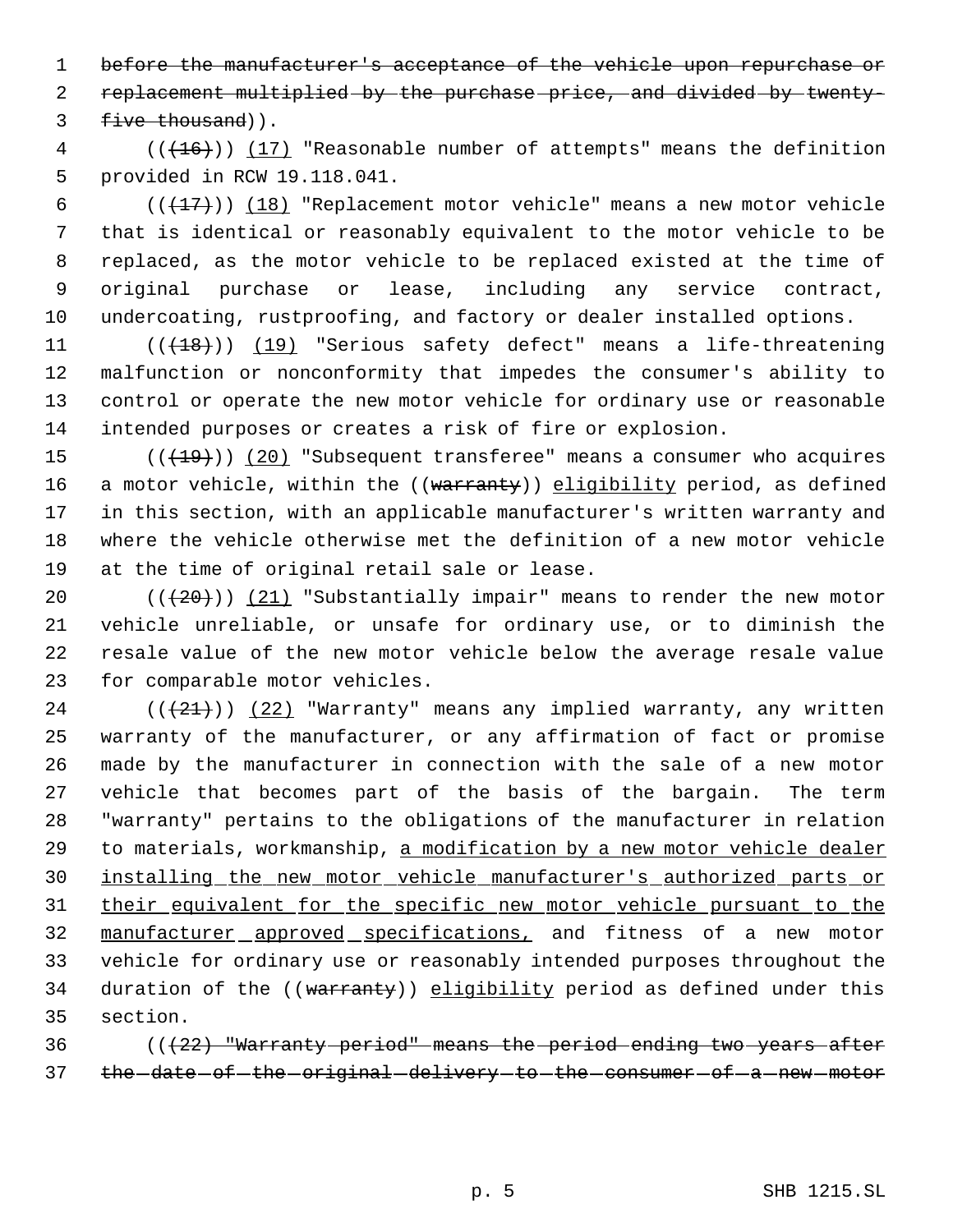1 vehicle,  $-$  or  $-$  the  $-$  first  $-$  twenty-four  $-$  thousand  $-$  miles  $-$  of  $-$  operation,

2 whichever occurs first.))

 **Sec. 2.** RCW 19.118.031 and 1998 c 298 s 3 are each amended to read as follows:

 (1) The manufacturer shall publish an owner's manual and provide it to the new motor vehicle dealer or leasing company. The owner's manual shall include a list of the addresses and phone numbers for the manufacturer's customer assistance division, or zone or regional offices. A manufacturer shall provide to the new motor vehicle dealer or leasing company all applicable manufacturer's written warranties. The dealer or leasing company shall transfer to the consumer, at the time of original retail sale or lease, the owner's manual and applicable written warranties as provided by a manufacturer.

 (2) At the time of purchase, the new motor vehicle dealer shall provide the consumer with a written statement that explains the consumer's rights under this chapter. The written statement shall be prepared and supplied by the attorney general and shall contain a toll- free number that the consumer can contact for information regarding the 19 procedures and remedies under this chapter. In the event a consumer requests modification of the new motor vehicle in a manner which may partially or completely void the manufacturer's implied or express 22 warranty, and which becomes part of the basis of the bargain of the 23 initial retail sale or lease of the vehicle, a new motor vehicle dealer shall provide a clear and conspicuous written disclosure, independently signed and dated by the consumer, stating "Your requested modification 26 may void all or part of a manufacturer warranty and a resulting defect 27 or condition may not be subject to remedies afforded by the motor vehicle warranties act, chapter 19.118 RCW." A dealer who obtains a 29 signed written disclosure under circumstances where the warranty may be void is not subject to this chapter as a manufacturer to the extent the modification affects the use, value, or safety of a new motor vehicle. Failure to provide the disclosure specified in this subsection does not constitute a violation of chapter 19.86 RCW.

 (3) For the purposes of this chapter, if a new motor vehicle does not conform to the warranty and the consumer reports the nonconformity 36 during the term of the ((warranty)) eligibility period or the period of coverage of the applicable manufacturer's written warranty, whichever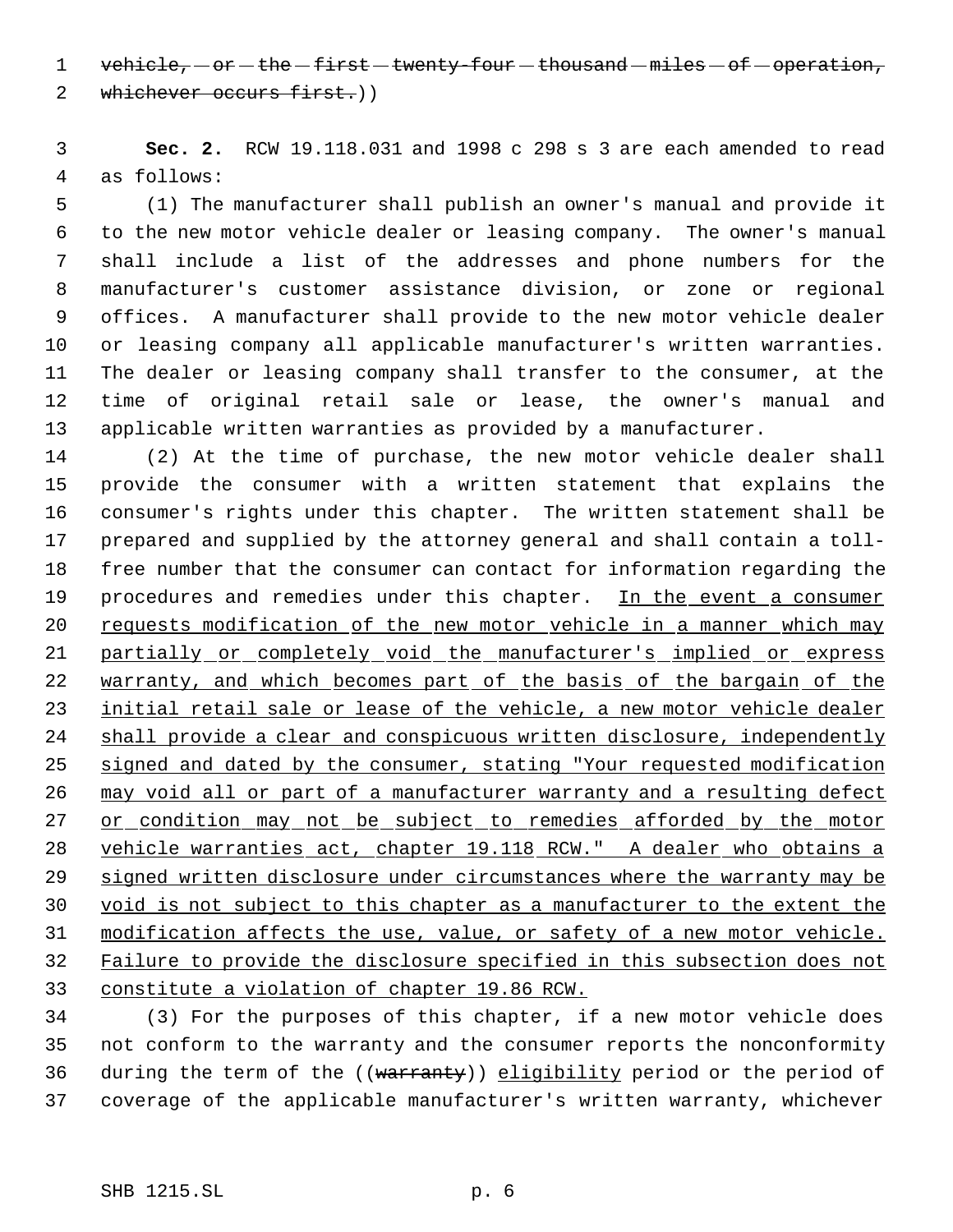is less, to the manufacturer, its agent, or the new motor vehicle dealer who sold the new motor vehicle, the manufacturer, its agent, or the new motor vehicle dealer shall make repairs as are necessary to conform the vehicle to the warranty, regardless of whether such repairs 5 are made after the expiration of the ((warranty)) eligibility period. Any corrections or attempted repairs undertaken by a new motor vehicle dealer under this chapter shall be treated as warranty work and billed by the dealer to the manufacturer in the same manner as other work under the manufacturer's written warranty is billed. For purposes of this subsection, the manufacturer's written warranty shall be at least one year after the date of the original delivery to the consumer of the vehicle or the first twelve thousand miles of operation, whichever occurs first.

 (4) Upon request from the consumer, the manufacturer or new motor vehicle dealer shall provide a copy of any report or computer reading compiled by the manufacturer's field or zone representative regarding inspection, diagnosis, or test-drive of the consumer's new motor vehicle, or shall provide a copy of any technical service bulletin issued by the manufacturer regarding the year and model of the consumer's new motor vehicle as it pertains to any material, feature, component, or the performance thereof.

 (5) The new motor vehicle dealer shall provide to the consumer each time the consumer's vehicle is returned from being diagnosed or repaired under the warranty, a fully itemized, legible statement or repair order indicating any diagnosis made, and all work performed on the vehicle including but not limited to, a general description of the problem reported by the consumer or an identification of the defect or condition, parts and labor, the date and the odometer reading when the vehicle was submitted for repair, and the date when the vehicle was made available to the consumer.

 (6) No manufacturer, its agent, or the new motor vehicle dealer may refuse to diagnose or repair any nonconformity covered by the warranty for the purpose of avoiding liability under this chapter.

 (7) For purposes of this chapter, consumers shall have the rights and remedies, including a cause of action, against manufacturers as provided in this chapter.

37 (8) The ((warranty)) eligibility period and thirty-day out-of-service period, and sixty-day out-of-service period in the case of a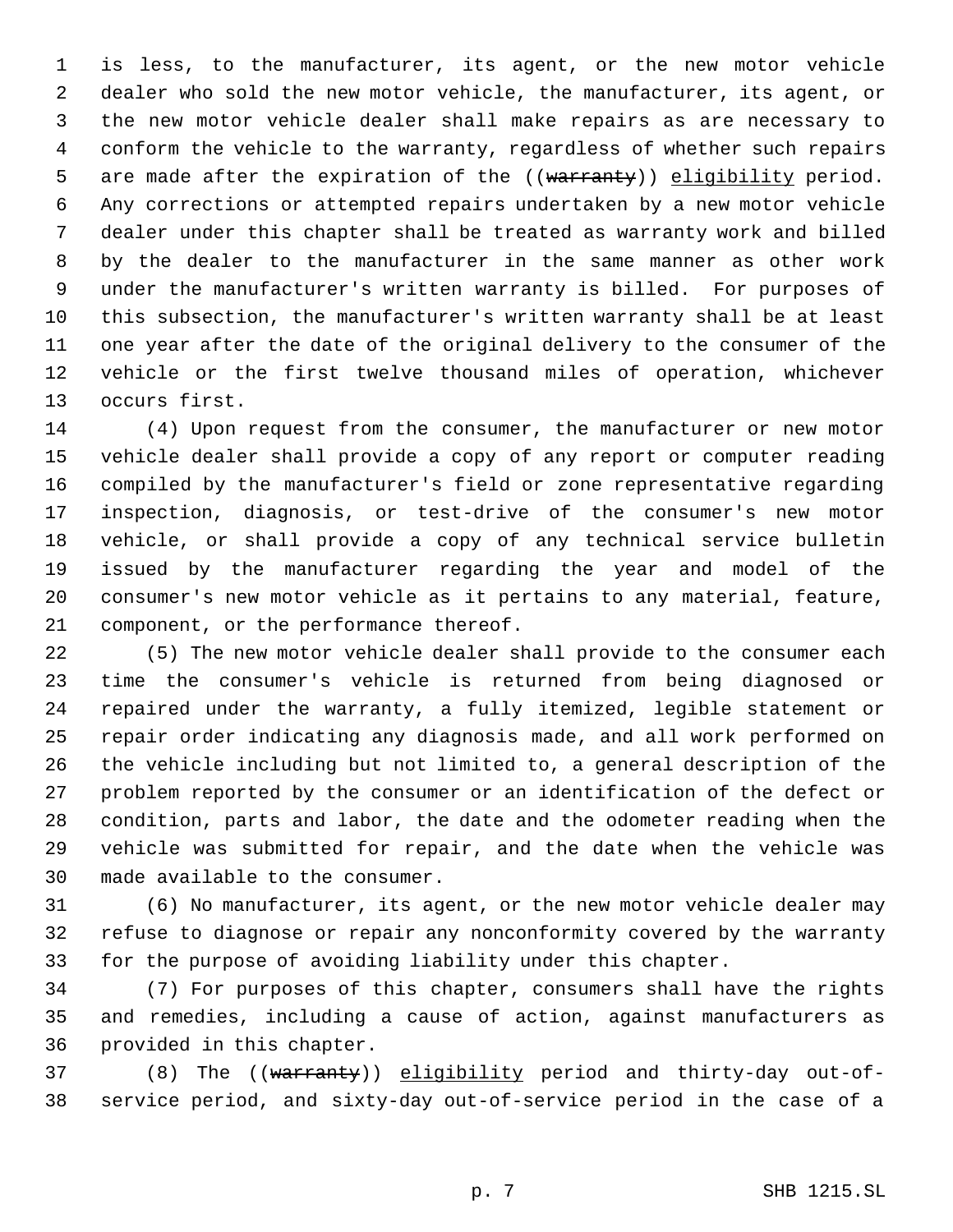motor home, shall be extended by any time that repair services are not available to the consumer as a direct result of a strike, war, invasion, fire, flood, or other natural disaster.

 **Sec. 3.** RCW 19.118.041 and 2007 c 426 s 1 are each amended to read as follows:

 (1) If the manufacturer, its agent, or the new motor vehicle dealer is unable to conform the new motor vehicle to the warranty by repairing or correcting any nonconformity after a reasonable number of attempts, the manufacturer, within forty calendar days of a consumer's written request to the manufacturer's corporate, dispute resolution, zone, or regional office address shall, at the option of the consumer, replace or repurchase the new motor vehicle.

 (a) The replacement motor vehicle shall be identical or reasonably equivalent to the motor vehicle to be replaced as the motor vehicle to be replaced existed at the time of original purchase or lease, including any service contract, undercoating, rustproofing, and factory or dealer installed options. Where the manufacturer supplies a replacement motor vehicle, the manufacturer shall be responsible for sales tax, license, registration fees, and refund of any incidental costs. Compensation for a reasonable offset for use shall be paid by the consumer to the manufacturer in the event that the consumer accepts a replacement motor vehicle.

 (b) When repurchasing the new motor vehicle, the manufacturer shall refund to the consumer the purchase price, all collateral charges, and incidental costs, less a reasonable offset for use. When repurchasing the new motor vehicle, in the instance of a lease, the manufacturer shall refund to the consumer all payments made by the consumer under the lease including but not limited to all lease payments, trade-in value or inception payment, security deposit, all collateral charges and incidental costs less a reasonable offset for use. The manufacturer shall make such payment to the lessor and/or lienholder of record as necessary to obtain clear title to the motor vehicle and upon the lessor's and/or lienholder's receipt of that payment and payment by the consumer of any late payment charges, the consumer shall be relieved of any future obligation to the lessor and/or lienholder.

 (c) The reasonable offset for use shall be computed by multiplying the number of miles that the vehicle traveled directly attributable to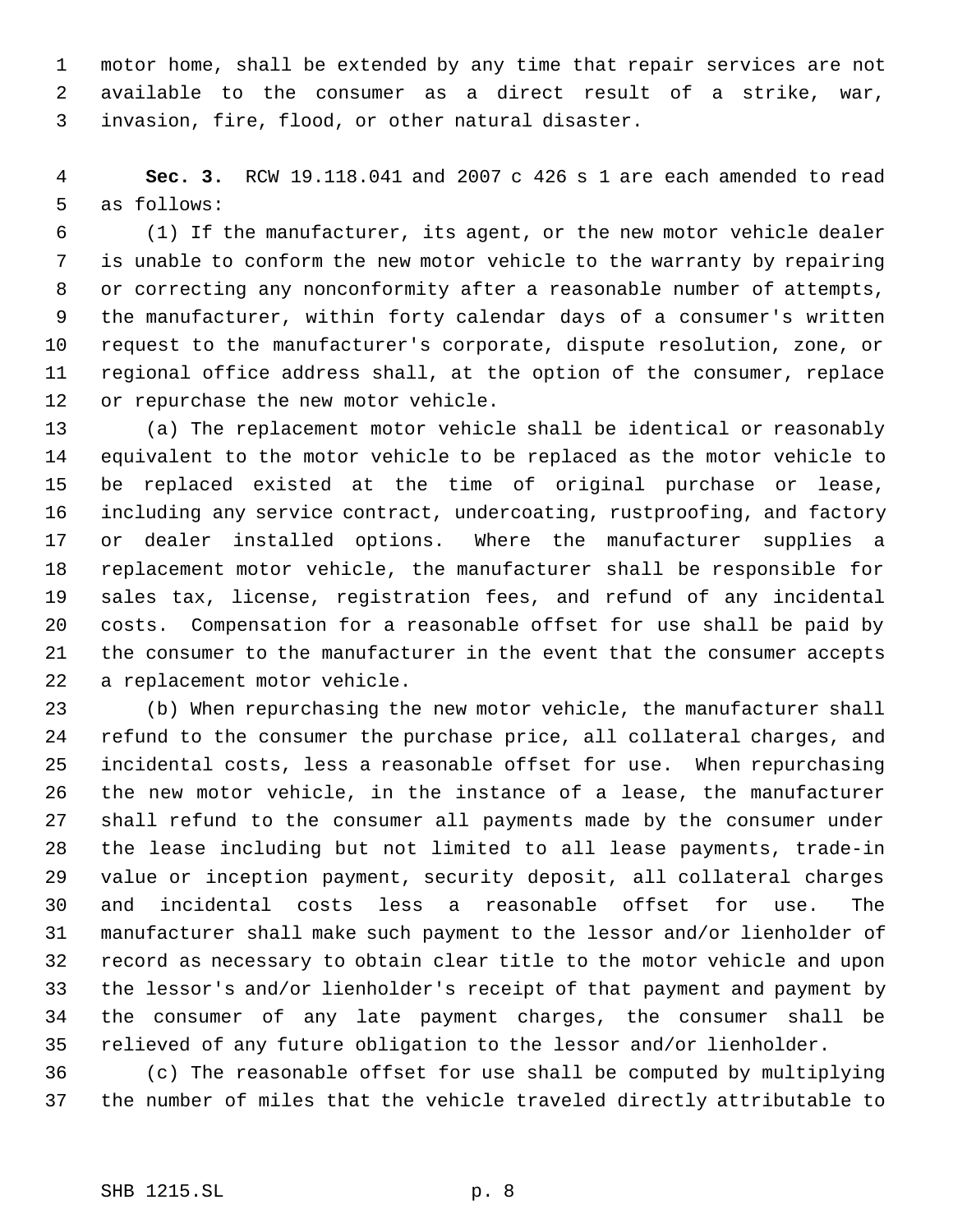use by the consumer during the time between the original purchase, lease, or in-service date and the date beginning the first attempt to diagnose or repair a nonconformity which ultimately results in the repurchase or replacement of the vehicle multiplied times the purchase price, and dividing the product by one hundred twenty thousand, except in the case of a motor home, in which event it shall be divided by ninety thousand or in the case of a motorcycle, it shall be divided by twenty-five thousand. However, the reasonable offset for use calculation total for a motor home is subject to modification by the board by decreasing or increasing the offset total up to a maximum of one-third of the offset total. The board may modify the offset total in those circumstances where the board determines that the wear and tear on those portions of the motor home designated, used, or maintained primarily as a mobile dwelling, office, or commercial space are significantly greater or significantly less than that which could be reasonably expected based on the mileage attributable to the consumer's use of the motor home. Except in the case of a motor home, where a manufacturer repurchases or replaces a vehicle solely due to accumulated days out of service by reason of diagnosis or repair of one or more nonconformities, "the number of miles that the vehicle traveled directly attributable to use by the consumer" shall be limited to the period between the original purchase, lease, or in-service date and the date of the fifteenth cumulative calendar day out of service. Where the consumer is a second or subsequent purchaser, lessee, or transferee of the motor vehicle and the consumer selects repurchase of the motor vehicle, "the number of miles that the vehicle traveled" directly attributable to use by the consumer shall be limited to the period between the date of purchase, lease by, or transfer to the consumer and the date of the consumer's initial attempt to obtain diagnosis or repair of a nonconformity which ultimately results in the repurchase or replacement of the vehicle or which adds to thirty or more cumulative calendar days out of service. Where the consumer is a second or subsequent purchaser, lessee, or transferee of the motor vehicle and the consumer selects replacement of the motor vehicle, "the number of miles that the vehicle traveled" directly attributable to use by the consumer shall be calculated from the date of the original purchase, lease, or in-service date and the first attempt to diagnose or repair a nonconformity which ultimately results in the replacement of the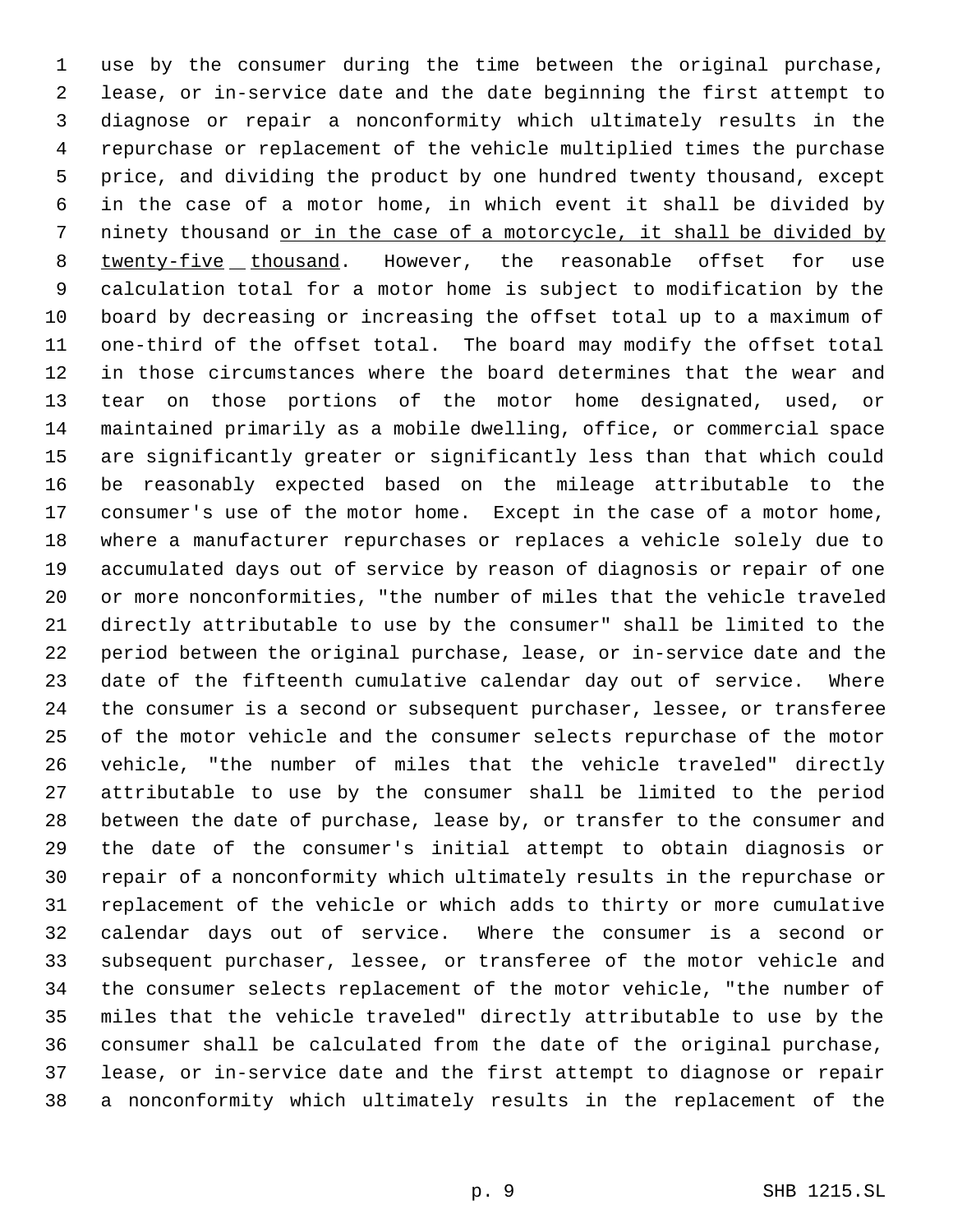vehicle. Except in the case of a motor home, where the consumer is a second or subsequent purchaser, lessee, or transferee of the motor vehicle and the manufacturer replaces the vehicle solely due to accumulated days out of service by reason of diagnosis or repair of one or more nonconformities, "the number of miles that the vehicle traveled" directly attributable to use by the consumer shall be calculated from the date of the original purchase, lease, or in service date and the date of the fifteenth cumulative calendar day out of service.

 (d) In the case of a motor vehicle that is a motor home, where a manufacturer repurchases or replaces a motor home from the first purchaser, lessee, or transferee or from the second or subsequent purchaser, lessee, or transferee solely due to accumulated days out of service by reason of diagnosis or repair of one or more nonconformities, "the number of miles that a motor home traveled directly attributable to use by the consumer" shall be limited to the period between the original purchase, lease, or in-service date and the date of the thirtieth cumulative calendar day out-of-service.

 (2) Reasonable number of attempts, except in the case of a new 20 motor vehicle that is a motor home ((acquired after June 30, 1998)), shall be deemed to have been undertaken by the manufacturer, its agent, or the new motor vehicle dealer to conform the new motor vehicle to the 23 warranty within the  $((\text{warmty}))$  eligibility period, if: (a) The same serious safety defect has been subject to diagnosis or repair two or more times, at least one of which is during the period of coverage of the applicable manufacturer's written warranty, and the serious safety defect continues to exist; (b) the same nonconformity has been subject to diagnosis or repair four or more times, at least one of which is during the period of coverage of the applicable manufacturer's written 30 warranty, and the nonconformity continues to exist;  $((\theta \cdot \hat{r}))$  (c) the vehicle is out of service by reason of diagnosis or repair of one or more nonconformities for a cumulative total of thirty calendar days, at least fifteen of them during the period of the applicable 34 manufacturer's written warranty; or (d) within a twelve-month period, 35 two or more different serious safety defects, each of which have been subject to diagnosis or repair one or more times, where at least one 37 attempt for each serious safety defect occurs during the period of coverage of the applicable manufacturer's written warranty and within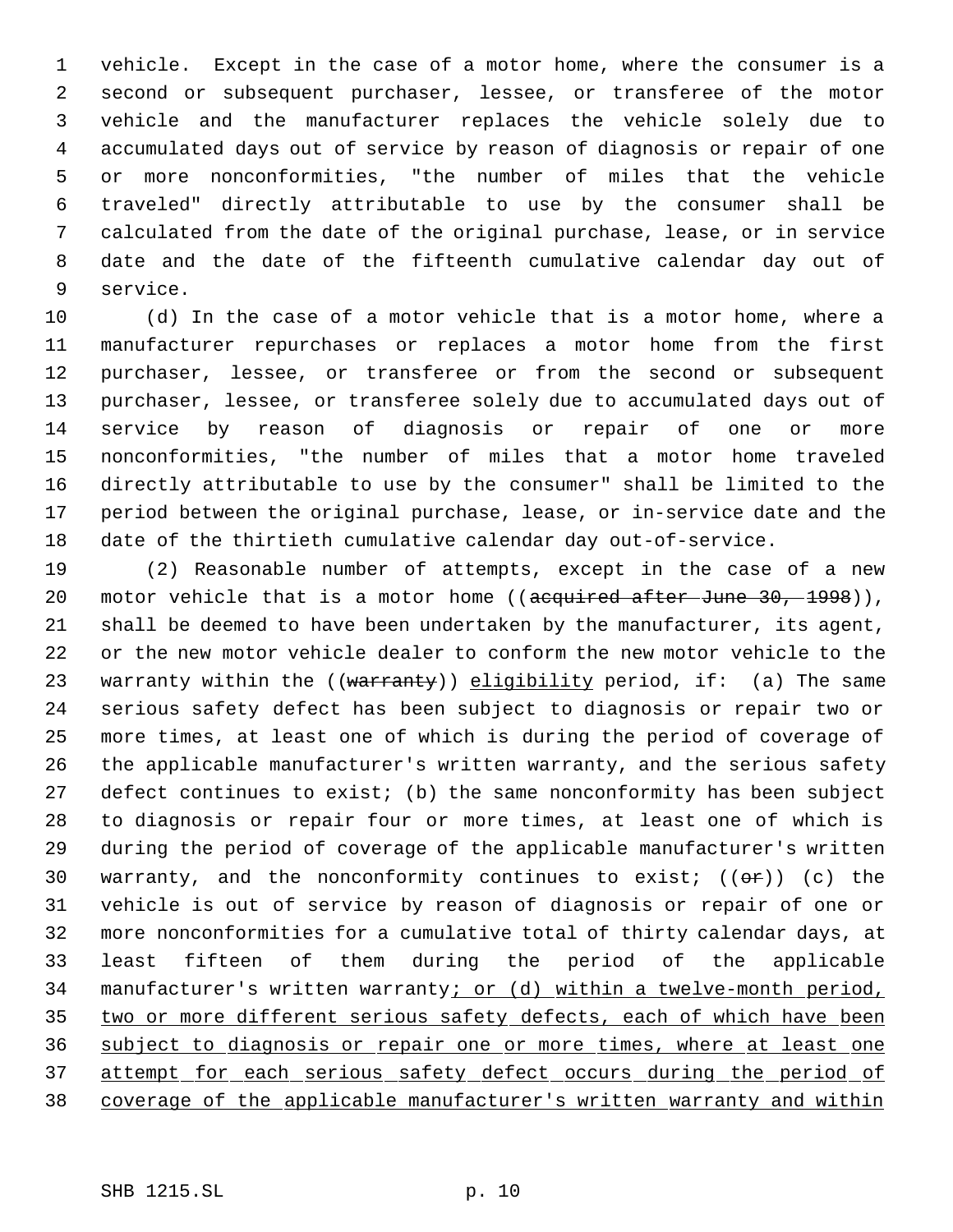1 the eligibility period. For purposes of this subsection, the manufacturer's written warranty shall be at least one year after the date of the original delivery to the consumer of the vehicle or the first twelve thousand miles of operation, whichever occurs first. A new motor vehicle is deemed to have been "subject to diagnose or repair" when a consumer presents the new motor vehicle for warranty service at a service and repair facility authorized, designated, or maintained by a manufacturer to provide warranty services or a facility to which the manufacturer or an authorized facility has directed the consumer to obtain warranty service. A new motor vehicle has not been "subject to diagnose or repair" if the consumer refuses to allow the facility to attempt or complete a recommended warranty repair, or demands return of the vehicle to the consumer before an attempt to diagnose or repair can be completed.

 (3)(a) In the case of a new motor vehicle that is a motor home 16 ((acquired after June 30, 1998)), a reasonable number of attempts shall be deemed to have been undertaken by the motor home manufacturers, their respective agents, or their respective new motor vehicle dealers to conform the new motor vehicle to the warranty within the 20 ((warranty)) eligibility period, if: (i) The same serious safety defect has been subject to diagnosis or repair one or more times during the period of coverage of the applicable motor home manufacturer's written warranty, plus a final attempt to repair the vehicle as provided for in (b) of this subsection, and the serious safety defect continues to exist; (ii) the same nonconformity has been subject to repair three or more times, at least one of which is during the period of coverage of the applicable motor home manufacturer's written warranty, plus a final attempt to repair the vehicle as provided for in (b) of this subsection, and the nonconformity continues to exist;  $((\theta \cdot \hat{r}))$  (iii) the vehicle is out of service by reason of diagnosis or 31 repair of one or more nonconformities, including a safety evaluation, for a cumulative total of sixty calendar days aggregating all motor home manufacturer days out of service, and the motor home manufacturers have had at least one opportunity to coordinate and complete an inspection and any repairs of the vehicle's nonconformities after receipt of notification from the consumer as provided for in (c) of 37 this subsection<u>; or (iv) within a twelve-month period, two or more</u> 38 different serious safety defects covered by the same manufacturer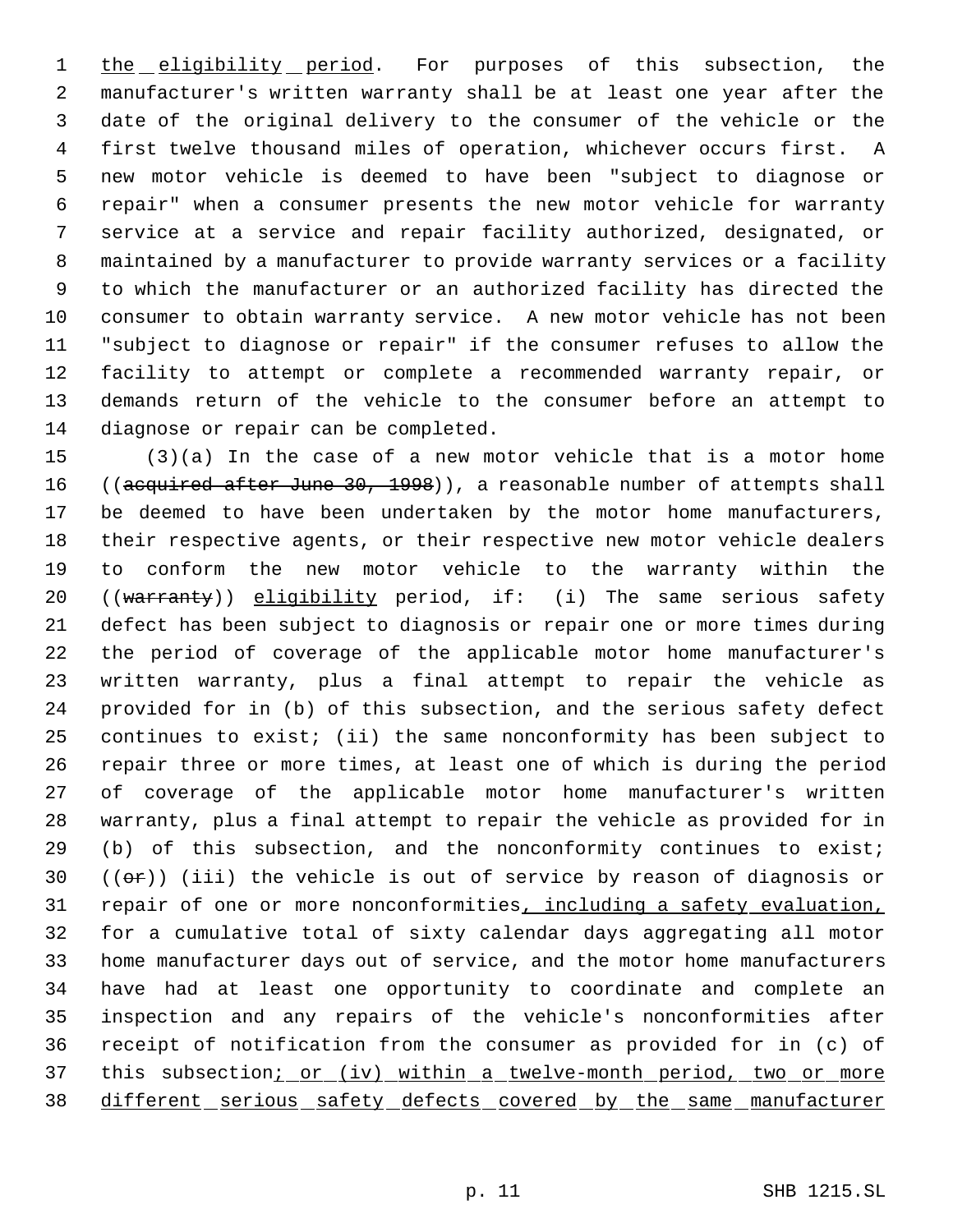1 warranty have been each subject to diagnosis or repair one or more 2 times, where at least one attempt for each serious safety defect occurs 3 during the period of coverage of the applicable manufacturer's written 4 warranty and within the eligibility period. Notice of manifestation of 5 one or more serious safety defects to a manufacturer must be provided 6 in writing by the consumer to the motor home manufacturer whose 7 warranty covers the defect or all manufacturers of the motor home. The 8 consumer shall send notices to the manufacturers in writing at their 9 respective corporate, zone, or regional office addresses to allow the 10 motor home manufacturers, their respective agents, or their respective 11 new motor vehicle dealers an opportunity to coordinate and complete a 12 comprehensive safety evaluation of the motor home. Notice of the 13 manifestation of one or more serious safety defects should be made by 14 the consumer as a unique notice to the manufacturers. The notice may 15 be met by any written notification under this subsection of the need to 16 repair a defect or condition identified by the consumer as relating to 17 the safety of the motor home with or without a consumer's specific 18 reference to whether the defect is a serious safety defect. Any notice 19 of the manifestation of one or more serious safety defects shall be 20 considered by a manufacturer as a consumer's request for a safety 21 evaluation of the motor home. If the manufacturer, at its option, 22 performs a safety evaluation, the manufacturers must provide a written 23 report to the consumer of the evaluation of the motor home's safety in 24 a timely manner. For purposes of this subsection, each motor home 25 manufacturer's written warranty must be at least one year after the 26 date of the original delivery to the consumer of the vehicle or the 27 first twelve thousand miles of operation, whichever occurs first.

 (b) In the case of a new motor vehicle that is a motor home, after one attempt has been made to repair a serious safety defect, or after three attempts have been made to repair the same nonconformity, the consumer shall give written notification of the need to repair the nonconformity to each of the motor home manufacturers at their respective corporate, zone, or regional office addresses to allow the motor home manufacturers to coordinate and complete a final attempt to cure the nonconformity. The motor home manufacturers each have fifteen 36 days, commencing upon receipt of  $((thee))$  a notification under this 37 subsection  $(3)(b)$ , to respond and inform the consumer of the location 38 of the facility where the vehicle will be repaired or evaluated. If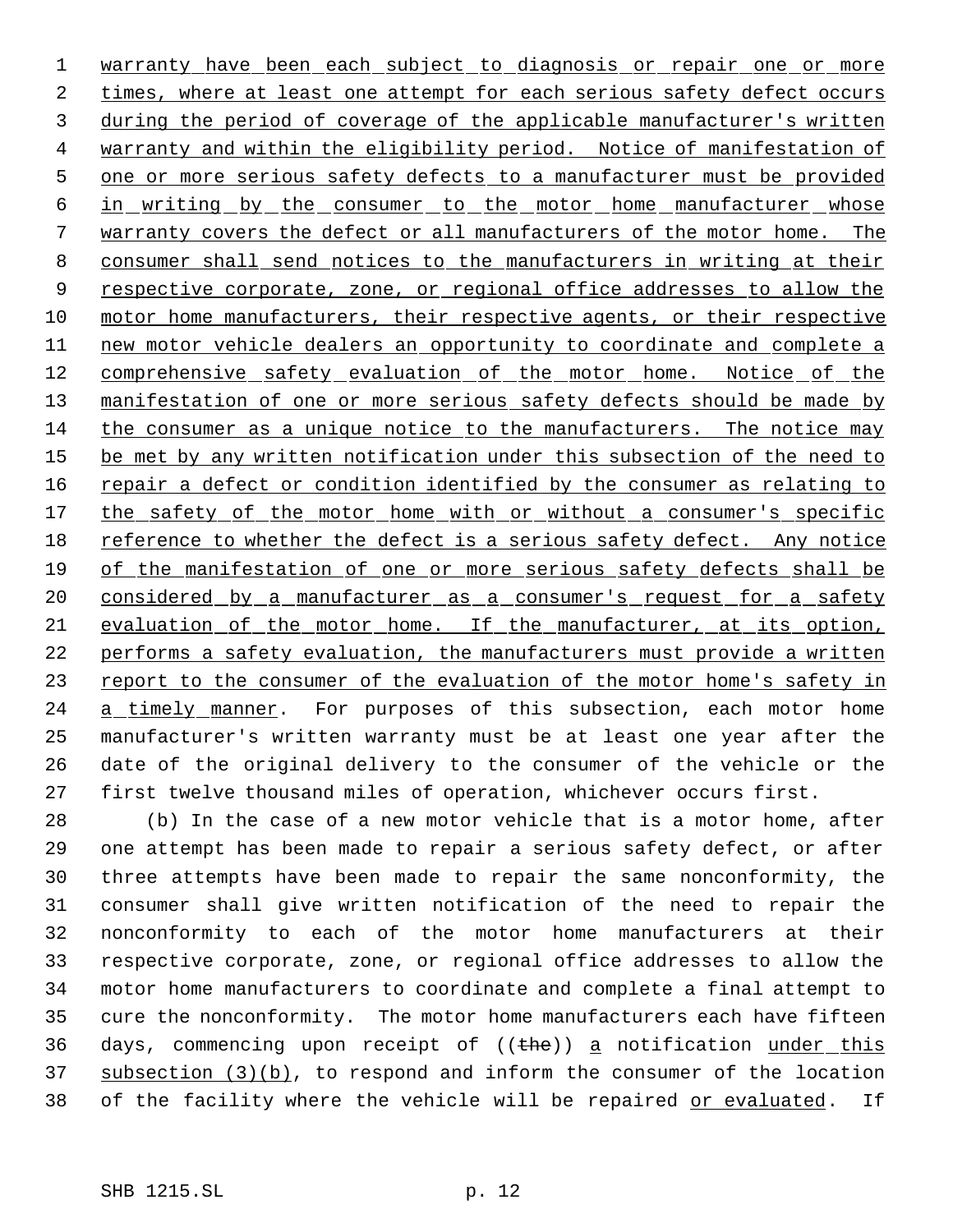the vehicle is unsafe to drive due to a serious safety defect, or to the extent the repair facility is more than one hundred miles from the motor home location, the motor home manufacturers are responsible for the cost of transporting the vehicle to and from the repair facility. The motor home manufacturers have a cumulative total of thirty days, commencing upon delivery of the vehicle to the designated repair facility by the consumer, to conform the vehicle to the applicable motor home manufacturer's written warranty. This time period may be extended if the consumer agrees in writing. If a motor home manufacturer fails to respond to the consumer or perform the repairs within the time period prescribed, that motor home manufacturer is not entitled to a final attempt to cure the nonconformity.

 (c) In the case of a new motor vehicle that is a motor home, if the vehicle is out of service by reason of diagnosis or repair of one or 15 more nonconformities<sub>1</sub> including any safety evaluation, by the motor home manufacturers, their respective agents, or their respective new motor vehicle dealers for a cumulative total of thirty or more days aggregating all motor home manufacturer days out of service, the consumer shall so notify each motor home manufacturer in writing at their respective corporate, zone, or regional office addresses to allow the motor home manufacturers, their respective agents, or their respective new motor vehicle dealers an opportunity to coordinate and complete an inspection and any repairs of the vehicle's nonconformities. The motor home manufacturers have fifteen days, commencing upon receipt of the notification, to respond and inform the consumer of the location of the facility where the vehicle will be 27 repaired or evaluated. If the vehicle is unsafe to drive due to a serious safety defect, or to the extent the repair facility is more than one hundred miles from the motor home location, the motor home manufacturers are responsible for the cost of transporting the vehicle to and from the repair facility. Once the buyer delivers the vehicle to the designated repair facility, the inspection and repairs must be completed by the motor home manufacturers either (i) within ten days or (ii) before the vehicle is out of service by reason of diagnosis or repair of one or more nonconformities for sixty days, whichever time period is longer. This time period may be extended if the consumer agrees in writing. If a motor home manufacturer fails to respond to the consumer or perform the repairs within the time period prescribed,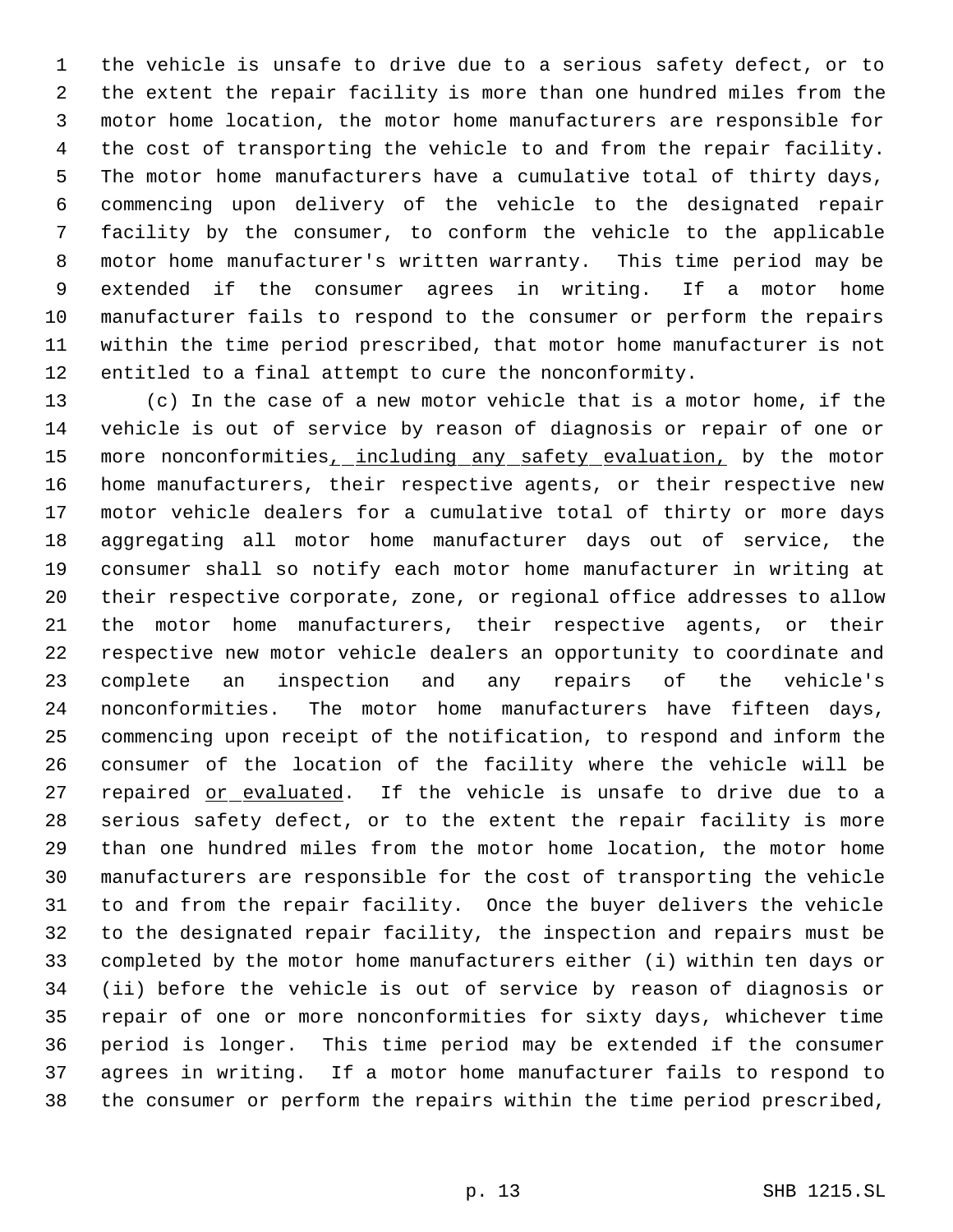that motor home manufacturer is not entitled to at least one opportunity to inspect and repair the vehicle's nonconformities after receipt of notification from the buyer as provided for in this subsection (3)(c).

 5 (4) No new motor vehicle dealer may be held liable by the 6 manufacturer for any collateral charges, incidental costs, purchase 7 price refunds, or vehicle replacements. Manufacturers shall not have 8 a cause of action against dealers under this chapter. ((Consumers 9 shall not have a cause of action against dealers under this chapter, 10 but a violation of any responsibilities imposed upon dealers under this 11 chapter is a per se violation of chapter 19.86 RCW.)) A violation of 12 any responsibilities expressly imposed upon dealers under this chapter 13 is a per se violation of chapter 19.86 RCW. Except in the limited 14 circumstances of a dealer becoming a manufacturer due to a 15 postmanufacturing modification of a new motor vehicle as defined in RCW 16 19.118.021(8), consumers shall not have a cause of action against 17 dealers under this chapter. Consumers may pursue rights and remedies 18 against dealers under any other law, including chapters 46.70 and 46.71 19 RCW. Manufacturers and consumers may not make dealers parties to 20 arbitration board proceedings under this chapter.

21 **Sec. 4.** RCW 19.118.061 and 1998 c 298 s 5 are each amended to read 22 as follows:

 (1) A manufacturer shall be prohibited from reselling any motor vehicle determined or adjudicated as having a serious safety defect unless the serious safety defect has been corrected and the manufacturer warrants upon the first subsequent resale that the defect has been corrected.

28 (2) Before any sale or transfer of a vehicle that has been replaced 29 or repurchased by the manufacturer ((that was determined or adjudicated 30 as having a nonconformity or to have been out of service for thirty or 31 more calendar days, or sixty or more calendar days in the case of a 32 motor home, ) after a determination, adjudication, or settlement of a 33 claim under this chapter, the manufacturer shall:

34 (a) Notify the attorney general ((and the department of licensing, 35 by certified mail or by personal service,)) upon receipt of the motor 36 vehicle and submit a title application to the department of licensing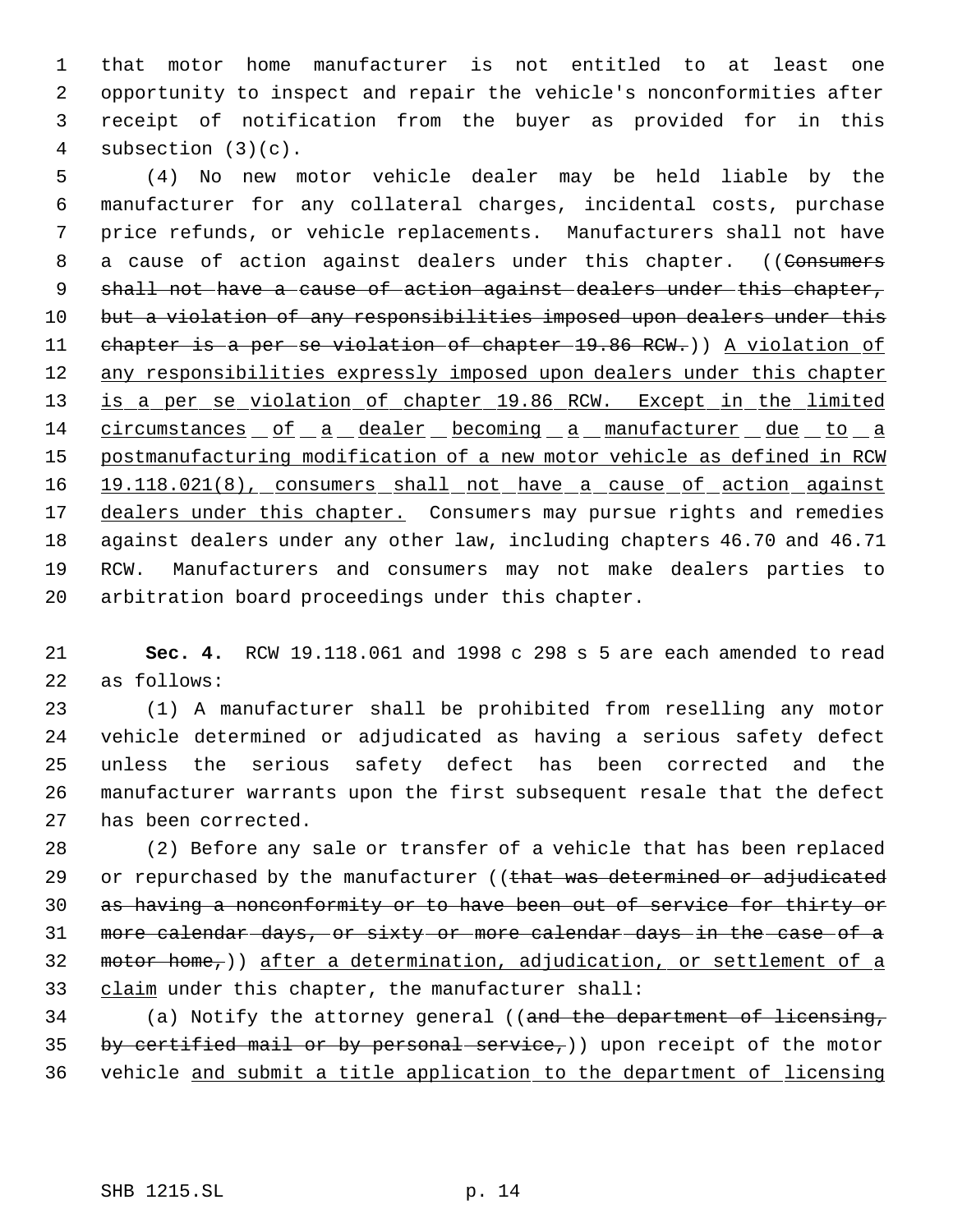1 in this state for title to the motor vehicle in the name of the 2 manufacturer within sixty days;

 (b) Attach a resale disclosure notice to the vehicle in a manner and form to be specified by the attorney general. Only the retail purchaser may remove the resale disclosure notice after execution of the disclosure form required under subsection (3) of this section; and

 (c) Notify the attorney general and the department of licensing if the nonconformity in the motor vehicle is corrected.

 (3) Upon the first subsequent resale, either at wholesale or retail, or transfer of title of a motor vehicle and which was previously returned after a final determination, adjudication, or settlement under this chapter or under a similar statute of any other state, the manufacturer, its agent, or the new motor vehicle dealer who has actual knowledge of said final determination, adjudication or settlement, shall execute and deliver to the buyer before sale an instrument in writing setting forth information identifying the nonconformity in a manner to be specified by the attorney general, and the department of licensing shall place on the certificate of title information indicating the vehicle was returned under this chapter.

 (4) Upon receipt of the manufacturer's notification under subsection (2) of this section that the nonconformity has been 22 corrected and ((upon)) the manufacturer's ((request and payment of any 23 fees)) application for title in the name of the manufacturer under this 24 section, the department of licensing shall issue a new title with 25 ((information)) a title brand indicating the vehicle was returned under 26 this chapter and information that the nonconformity has been corrected. Upon the first subsequent resale, either at wholesale or retail, or 28 transfer of title of a motor vehicle, as provided under ((subsection  $(2)(e)-ef)$  this section, the manufacturer shall warrant upon the resale that the nonconformity has been corrected, and the manufacturer, its agent, or the new motor vehicle dealer who has actual knowledge of the corrected nonconformity, shall execute and deliver to the buyer before sale an instrument in writing setting forth information identifying the nonconformity and indicating that it has been corrected in a manner to be specified by the attorney general.

 (5) After repurchase or replacement and following a manufacturer's receipt of a vehicle under this section and prior to a vehicle's first subsequent retail transfer by resale or lease, any intervening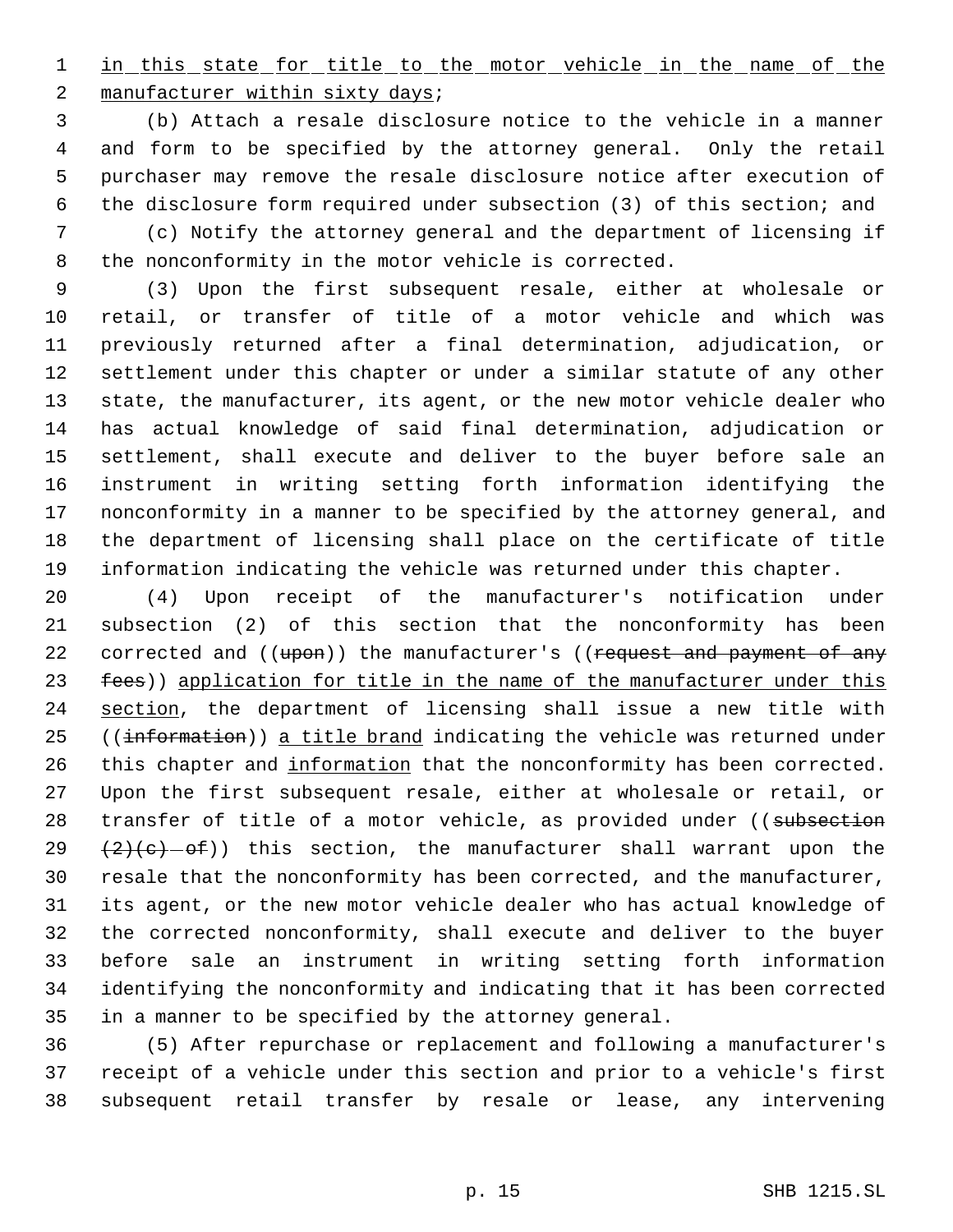transferor of a vehicle subject to the requirements of this section who has received the disclosure, correction and warranty documents, as specified by the attorney general and required under this chapter, shall deliver the documents with the vehicle to the next transferor, purchaser or lessee to ensure proper and timely notice and disclosure. Any intervening transferor who fails to comply with this subsection shall, at the option of the subsequent transferor or first subsequent retail purchaser or lessee: (a) Indemnify any subsequent transferor or first subsequent retail purchaser for all damages caused by such violation; or (b) repurchase the vehicle at the full purchase price including all fees, taxes and costs incurred for goods and services which were included in the subsequent transaction.

 **Sec. 5.** RCW 19.118.080 and 1998 c 245 s 7 are each amended to read as follows:

 (1) Except as provided in RCW 19.118.160, the attorney general 16 shall contract with one or more ((private)) entities to conduct arbitration proceedings in order to settle disputes between consumers 18 and manufacturers as provided in this chapter, and each ((private)) entity shall constitute a new motor vehicle arbitration board for purposes of this chapter. The entities shall not be affiliated with any manufacturer or new motor vehicle dealer and shall have available the services of persons with automotive technical expertise to assist 23 in resolving disputes under this chapter. No ((private)) entity or its officers or employees conducting board proceedings and no arbitrator presiding at such proceedings shall be directly involved in the manufacture, distribution, sale, or warranty service of any motor vehicle. Payment to the entities for the arbitration services shall be made from the new motor vehicle arbitration account.

 (2) The attorney general shall adopt rules for the uniform conduct 30 of the arbitrations by the boards whether conducted by  $((a \nleftrightarrow b))$  an entity or by the attorney general pursuant to RCW 19.118.160, which rules shall include but not be limited to the following procedures:

 (a) At all arbitration proceedings, the parties are entitled to present oral and written testimony, to present witnesses and evidence relevant to the dispute, to cross-examine witnesses, and to be represented by counsel.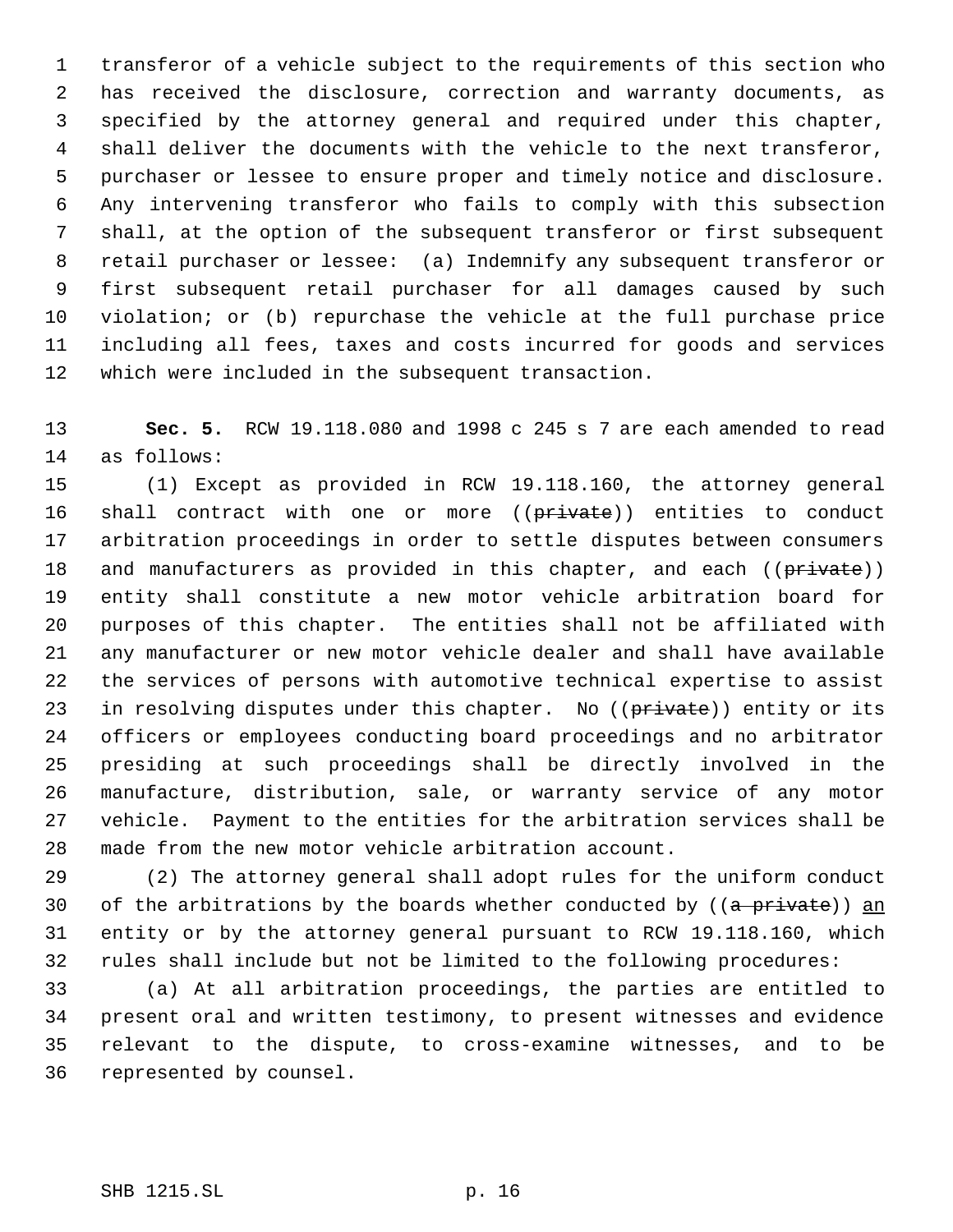(b) A dealer, manufacturer, or other persons shall produce records and documents requested by a party which are reasonably related to the dispute. If a dealer, manufacturer, or other person refuses to comply 4 with such a request, a party may present a request ((to the board)) for 5 the attorney general to issue a subpoena ((on behalf of the board)).

 The subpoena shall be issued only for the production of records and 7 documents which the ((board)) attorney general has determined are reasonably related to the dispute, including but not limited to documents described in RCW 19.118.031 (4) or (5).

 If a party fails to comply with the subpoena, the arbitrator may at the outset of the arbitration hearing impose any of the following sanctions: (i) Find that the matters which were the subject of the subpoena, or any other designated facts, shall be taken to be established for purposes of the hearing in accordance with the claim of the party which requested the subpoena; (ii) refuse to allow the disobedient party to support or oppose the designated claims or defenses, or prohibit that party from introducing designated matters into evidence; (iii) strike claims or defenses, or parts thereof; or (iv) render a decision by default against the disobedient party.

 If a nonparty fails to comply with a subpoena and upon an arbitrator finding that without such compliance there is insufficient evidence to render a decision in the dispute, the attorney general 23 ((shall)) may enforce such subpoena in superior court and the arbitrator shall continue the arbitration hearing until such time as the nonparty complies with the subpoena or the subpoena is quashed.

 (c) A party may obtain written affidavits from employees and agents of a dealer, a manufacturer or other party, or from other potential witnesses, and may submit such affidavits for consideration by the board.

 (d) Records of the board proceedings shall be open to the public. The hearings shall be open to the public to the extent practicable.

32 (e) ((Where the board proceedings are conducted by one or more 33 private entities,)) A single arbitrator may be designated to preside at such proceedings.

 (3) A consumer shall exhaust the new motor vehicle arbitration board remedy or informal dispute resolution settlement procedure under RCW 19.118.150 before filing any superior court action.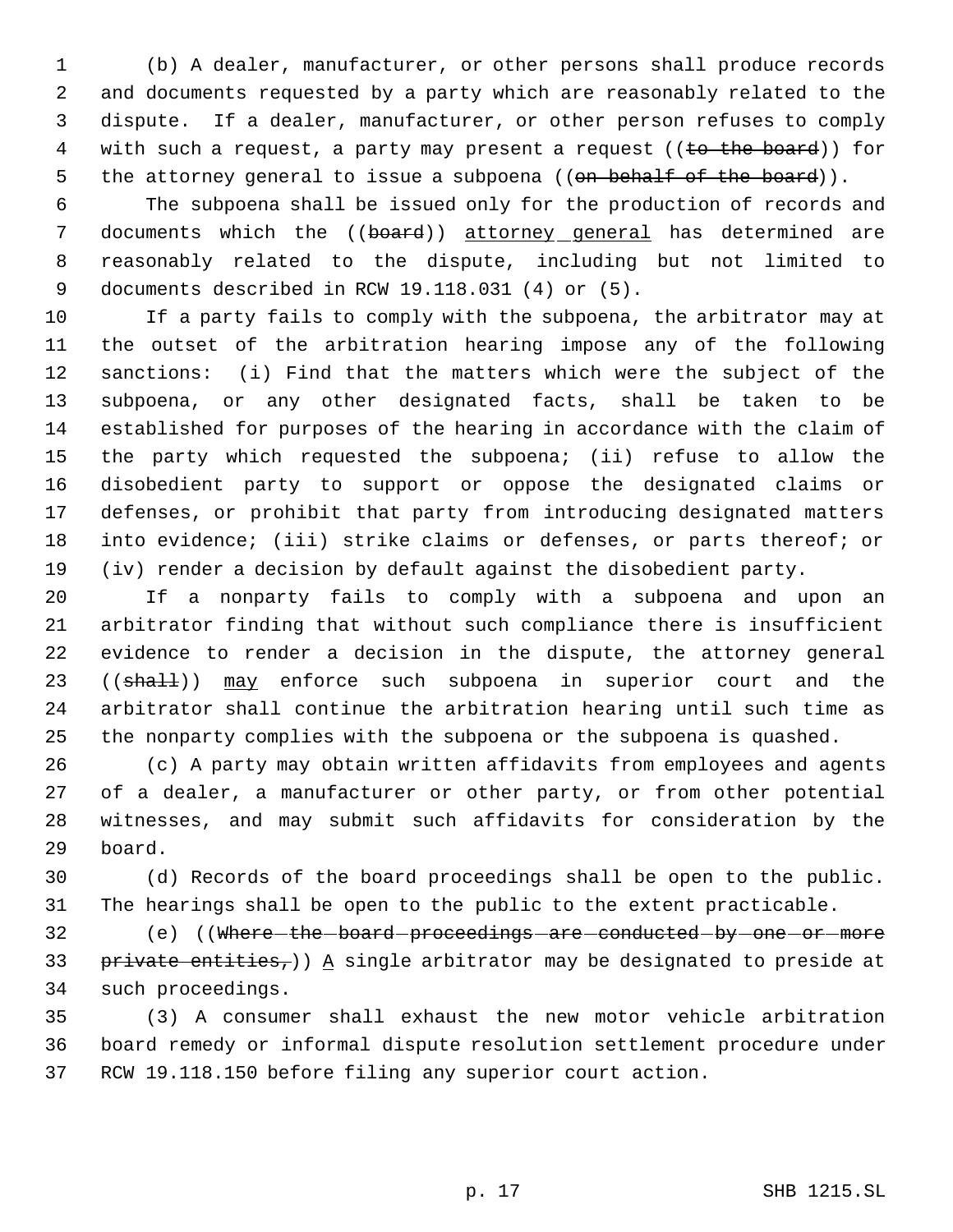(4) The attorney general shall maintain records of each dispute submitted to the new motor vehicle arbitration board, including an index of new motor vehicles by year, make, and model.

 (5) The attorney general shall compile aggregate annual statistics for all disputes submitted to, and decided by, the new motor vehicle arbitration board, as well as annual statistics for each manufacturer that include, but shall not be limited to, the number and percent of: (a) Replacement motor vehicle requests; (b) purchase price refund requests; (c) replacement motor vehicles obtained in prehearing settlements; (d) purchase price refunds obtained in prehearing settlements; (e) replacement motor vehicles awarded in arbitration; (f) purchase price refunds awarded in arbitration; (g) board decisions neither complied with during the forty calendar day period nor petitioned for appeal within the thirty calendar day period; (h) board decisions appealed categorized by consumer or manufacturer; (i) the nature of the court decisions and who the prevailing party was; (j) 17 appeals that were held by the court to be brought without good cause; and (k) appeals that were held by the court to be brought solely for the purpose of harassment. The statistical compilations shall be public information.

 (6) The attorney general shall adopt rules to implement this chapter. Such rules shall include uniform standards by which the boards shall make determinations under this chapter, including but not limited to rules which provide:

 (a) A board shall find that a nonconformity exists if it determines that the consumer's new motor vehicle has a defect, serious safety defect, or condition that substantially impairs the use, value, or safety of the vehicle.

 (b) A board shall find that a reasonable number of attempts to 30 repair a nonconformity have been undertaken if( $\left( \div \right)$  (i) The same serious 31 safety defect has been subject to diagnosis or repair two or more times, at least one of which is during the period of coverage of the 33 applicable - manufacturer's - written - warranty, - and - the - serious - safety 34 defect continues to exist; (ii) the same nonconformity has been subject to diagnosis or repair four or more times, at least one of which is during the period of coverage of the applicable manufacturer's written 37 warranty,  $-$  and  $-$  the  $-$  nonconformity  $-$  continues  $-$  to  $-$  exist;  $-$  or  $(i$  iii)  $-$  the vehicle is out of service by reason of diagnosis or repair of one or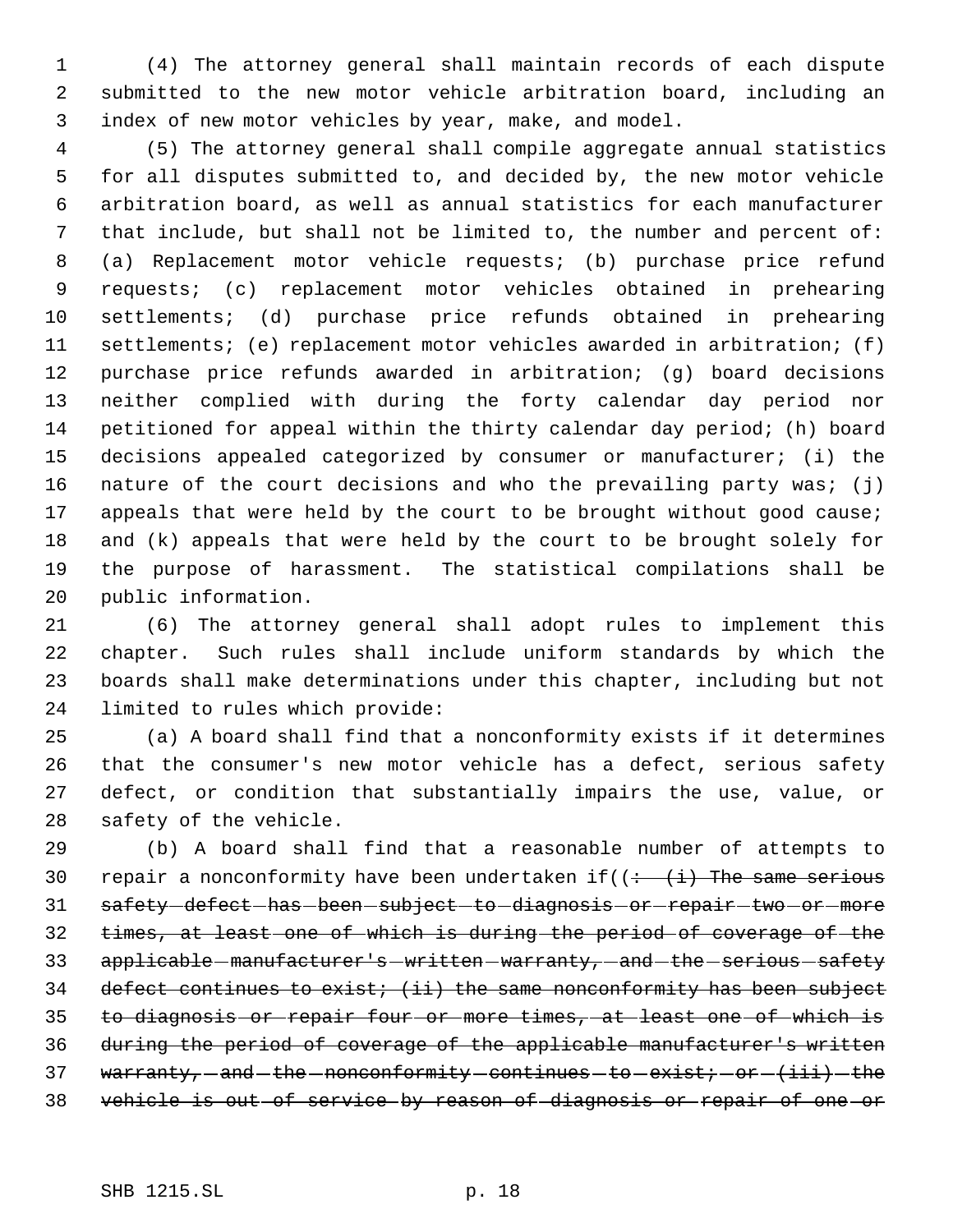more nonconformities for a cumulative total of thirty calendar days, at  $\text{least} - \text{fifteen} - \text{of} - \text{them} - \text{during} - \text{the} - \text{period} - \text{of} - \text{the} - \text{applicable}$  manufacturer's written warranty. For purposes of this subsection, the manufacturer's written warranty shall be at least one year after the 5 date of the original delivery to the consumer of the vehicle or the first twelve thousand miles of operation, whichever occurs first)) the history of attempts to diagnose or repair defects or conditions in the new motor vehicle meets or exceeds those identified in RCW 19.118.041.

 (c) A board shall find that a manufacturer has failed to comply with RCW 19.118.041 if it finds that the manufacturer, its agent, or the new motor vehicle dealer has failed to correct a nonconformity after a reasonable number of attempts and the manufacturer has failed, within forty days of the consumer's written request, to repurchase the vehicle or replace the vehicle with a vehicle identical or reasonably equivalent to the vehicle being replaced.

 (7) The attorney general shall provide consumers with information regarding the procedures and remedies under this chapter.

 **Sec. 6.** RCW 19.118.090 and 1998 c 298 s 6 are each amended to read as follows:

 (1) A consumer may request arbitration under this chapter by submitting the request to the attorney general. Within ten days after receipt of an arbitration request, the attorney general shall make a reasonable determination of the cause of the request for arbitration and provide necessary information to the consumer regarding the consumer's rights and remedies under this chapter. The attorney 26 general shall ((assign-the-dispute-to-a-board, except-that-if-it 27 clearly appears from the materials submitted by the consumer that the 28 dispute is not eligible for arbitration, the attorney general may refuse to assign the dispute and shall explain any required procedures to the consumer)) accept a request for arbitration, except where it clearly appears from the materials submitted by the consumer that the dispute is not eligible because it is lacking a statement of a claim, incomplete, untimely, frivolous, fraudulent, filed in bad faith, res 34 judicata, or beyond the authority established in this chapter. A dispute found to be ineligible for arbitration because it lacks a statement of a claim or is incomplete may be reconsidered by the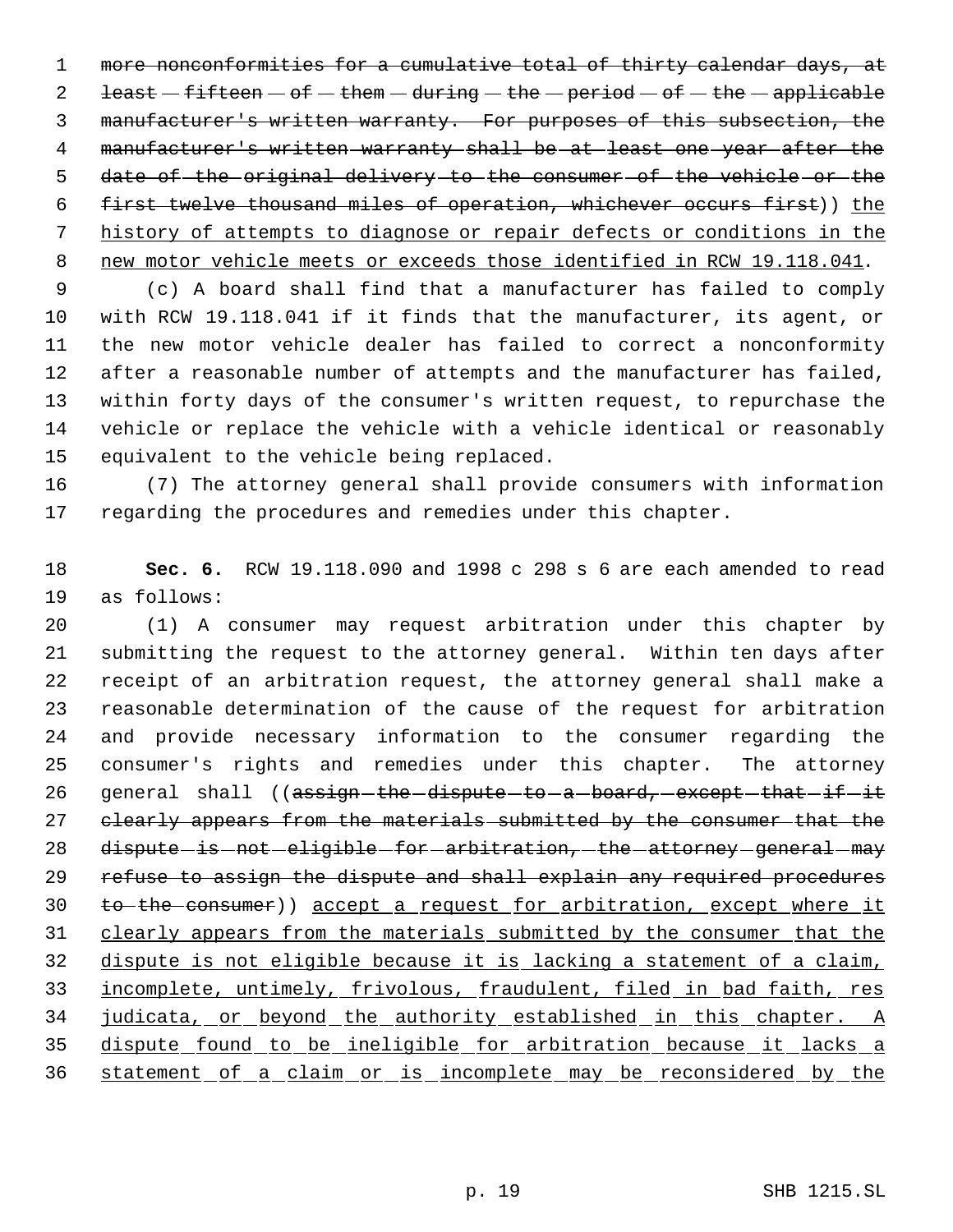attorney general upon the submission of other information or documents regarding the dispute. (2) After a dispute is accepted, the attorney general shall assign 4 the dispute to the board. From the date the consumer's request for 5 arbitration is assigned by the attorney general, the board shall have forty-five calendar days to have an arbitrator hear the dispute and sixty days for the board to submit a decision to the attorney general.

8 If the board determines that additional information is necessary to 9 make a fair and reasoned decision, the arbitrator may continue the 10 arbitration proceeding on a subsequent date within ten calendar days of 11 the initial hearing. The board may require a party to submit 12 additional information or request that the attorney general issue a 13 subpoena to a nonparty for documents and records for a continued 14 hearing.

 $((+2)^{n})$  (3) Manufacturers shall submit to arbitration if such arbitration is requested by the consumer within thirty months from the date of the original delivery of the new motor vehicle to a consumer at 18 retail and if the consumer's dispute is ((deemed eligible)) accepted 19 for arbitration by the ((board)) attorney general. In the case of a motor home, the thirty-month period will be extended by the amount of time it takes the motor home manufacturers to complete the final repair attempt at the designated repair facility as provided for in RCW 19.118.041(3)(b).

 $24$  ( $(\frac{3}{7} - \text{The}-\text{new}-\text{motor}-\text{which}-\text{arbitrary}-\text{reject}-\text{for}$ ) 25 arbitration any dispute that it determines to be frivolous, fraudulent, 26 filed in bad faith, res judicata or beyond its authority. Any dispute 27 deemed  $-$  by  $-$  the  $-$  board  $-$  to  $-$  be  $-$  ineligible  $-$  for  $-$  arbitration  $-$  due  $-$  to 28 insufficient - evidence - may - be - reconsidered - by - the - board - upon - the 29 submission of other information or documents regarding the dispute that 30 would-allegedly-qualify-for-relief-under-this-chapter. Following-a 31 second-review, the board may reject the dispute for arbitration if 32 evidence is still clearly insufficient to qualify the dispute for 33 relief-under-this-chapter. A-rejection-by-the-board-is-subject-to 34 review by the attorney general or may be appealed under RCW 19.118.100. 35 A decision to reject any dispute for arbitration shall be sent by 36 certified mail to the consumer and the manufacturer, and shall contain 37 a brief explanation as to the reason therefor.))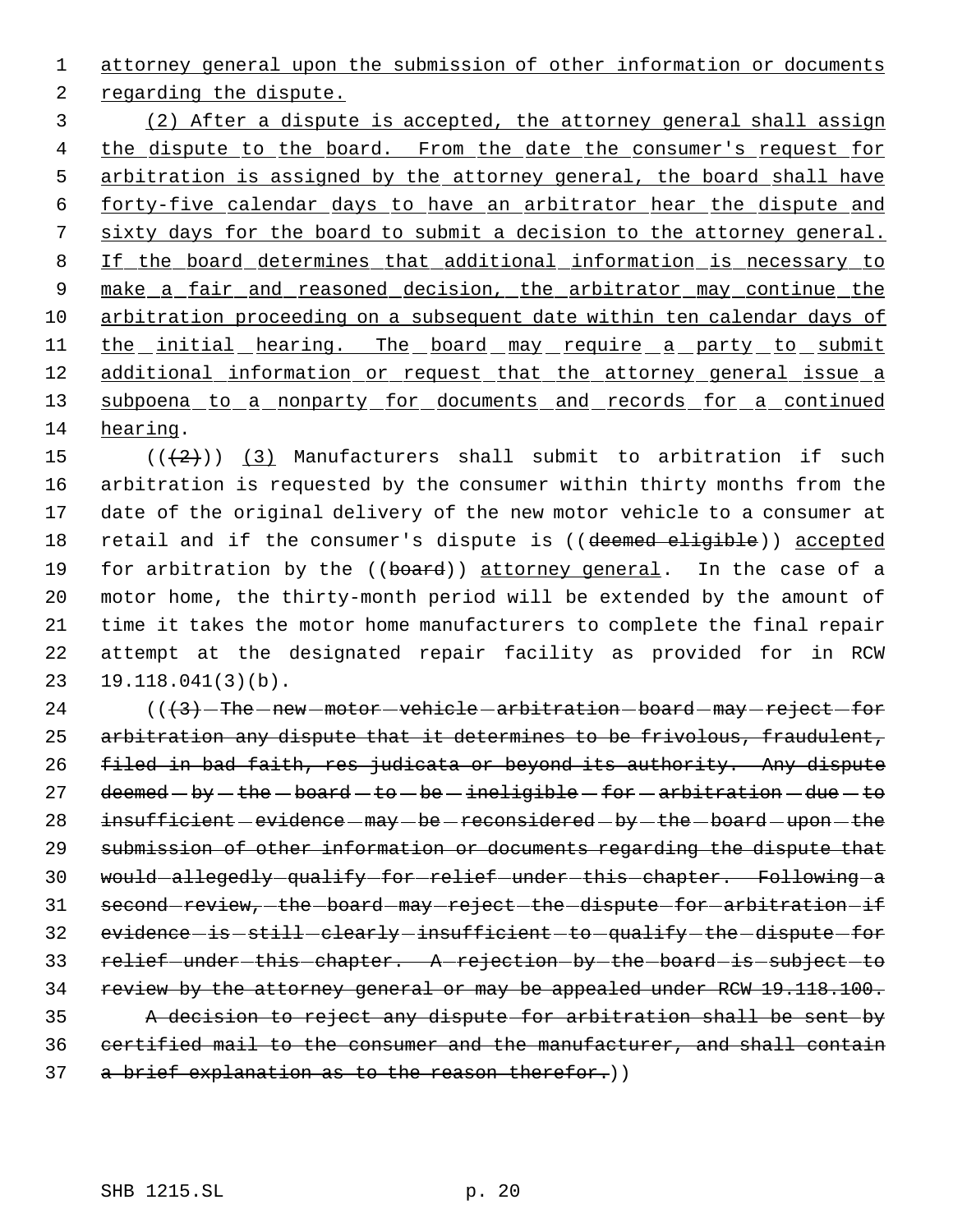(4) The manufacturer shall complete a written manufacturer response to the consumer's request for arbitration. The manufacturer shall 3 provide a response to the consumer and the ((board)) attorney general within ten calendar days from the date of the manufacturer's receipt of 5 ((the -board's)) notice of ((acceptance)) the attorney general's assignment of a dispute for arbitration. The manufacturer response shall include all issues and affirmative defenses related to the nonconformities identified in the consumer's request for arbitration that the manufacturer intends to raise at the arbitration hearing.

10 (5) ((The -arbitration - board - shall - award - the - remedies - under - RCW 11 19.118.041 if it finds a nonconformity and that a reasonable number of 12 attempts have been undertaken to correct the nonconformity. The board 13 shall-award-reasonable-costs-and-attorneys'-fees-incurred-by-the 14 consumer – where – the – manufacturer – has – been – directly – represented – by 15 counsel: (a) In dealings with the consumer in response to a request to 16 repurchase  $-$  or  $-$  replace  $-$  under  $-$  RCW  $-$  19.118.041;  $-$  (b)  $-$  in  $-$  settlement 17 negotiations; (c) in preparation of the manufacturer's statement; or 18 (d) at an arbitration board hearing or other board proceeding.

19 19 In the case of an arbitration involving a motor home, the board may 20 allocate liability among the motor home manufacturers.

 $21$   $(6)$  It is an affirmative defense to any claim under this chapter 22  $that: (a)$  The alleged nonconformity does not substantially impair the 23 use, value, or safety of the new motor vehicle; or (b) the alleged 24 nonconformity  $-i$ s - the - result - of - abuse, - neglect, - or - unauthorized 25 modifications or alterations of the new motor vehicle.

26  $(7)$  The board shall have forty-five calendar days from the date the 27 board-receives-the-consumer's-request-for-arbitration-to-hear-the 28 dispute. If -the -board -determines -that -additional -information - is 29 necessary, the board may continue the arbitration proceeding on a 30 subsequent date within ten calendar days of the initial hearing. The 31 board shall decide the dispute within sixty calendar days from the date 32 the board receives the consumer's request for arbitration.)) It is an 33 affirmative defense to any claim under this chapter that: (a) The 34 alleged nonconformity does not substantially impair the use, value, or 35 safety of the new motor vehicle; or (b) the alleged nonconformity is 36 the result of abuse, neglect, or unauthorized modifications or 37 alterations of the new motor vehicle.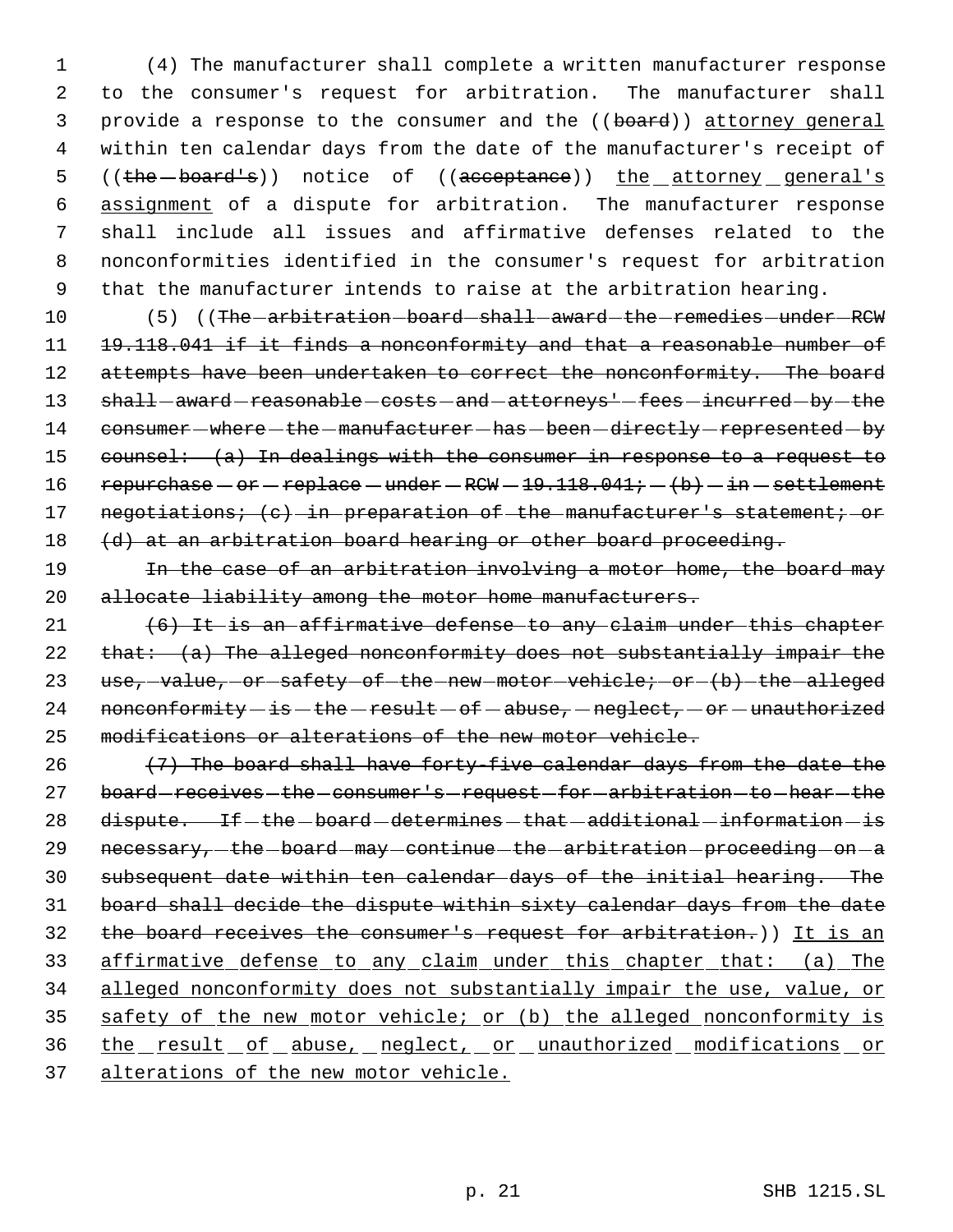1 (6) The arbitration decision ((of the board shall be delivered by 2  $certified - mail - or - personal - service - to - the - consumer - and - the$ 3 manufacturer, and shall)) must contain a written finding of whether the 4 new motor vehicle ((meets)) should be repurchased or replaced pursuant 5 to the standards set forth under this chapter.

 $6$  ( $(\frac{48}{})$ ) (a) The board shall award the remedies under this chapter 7 if a finding is made pursuant to RCW 19.118.041 that one or more 8 nonconformities have been subject to a reasonable number of attempts.

 9 (b) If the board awards remedies under this chapter after a finding 10 is made pursuant to RCW 19.118.041 that one or more nonconformities 11 have been subject to a reasonable number of attempts, the board shall 12 award reasonable costs and attorneys' fees incurred by the consumer 13 where the manufacturer has been directly represented by counsel: (i) 14 In dealings with the consumer in response to a request to repurchase or 15 replace under RCW 19.118.041; (ii) in settlement negotiations; (iii) in 16 preparation of the manufacturer's statement; or (iv) at an arbitration 17 hearing or other arbitration proceeding. In the case of an arbitration 18 involving a motor home, the board may allocate liability among the 19 motor home manufacturers.

20 (c) The decision of the board shall be submitted to the attorney 21 general who shall deliver it by certified mail, electronic mail 22 confirmed by an electronic notice of delivery status or similar 23 confirmation, or personal service to the consumer and the manufacturer. 24 (7) The consumer may accept or reject the arbitration board 25 decision (( $or$  appeal to superior court, pursuant to RCW  $19.118.100$ )). 26 Upon acceptance by the consumer, the arbitration board decision shall 27 become final. The consumer shall send written notification of 28 acceptance or rejection to the ((arbitration board)) attorney general 29 within sixty days of receiving the decision and the ((arbitration 30 board)) attorney general shall immediately deliver a copy of the 31 consumer's acceptance to the manufacturer by certified mail, return 32 receipt requested, electronic mail confirmed by an electronic notice of 33 delivery status or similar confirmation, or by personal service. 34 Failure of the consumer to respond to the ((arbitration-board)) 35 attorney general within sixty calendar days of receiving the decision 36 shall be considered a rejection of the decision by the consumer.

37 (8) Where a consumer rejects an arbitration decision, the consumer 38 may appeal to superior court pursuant to RCW 19.118.100. The consumer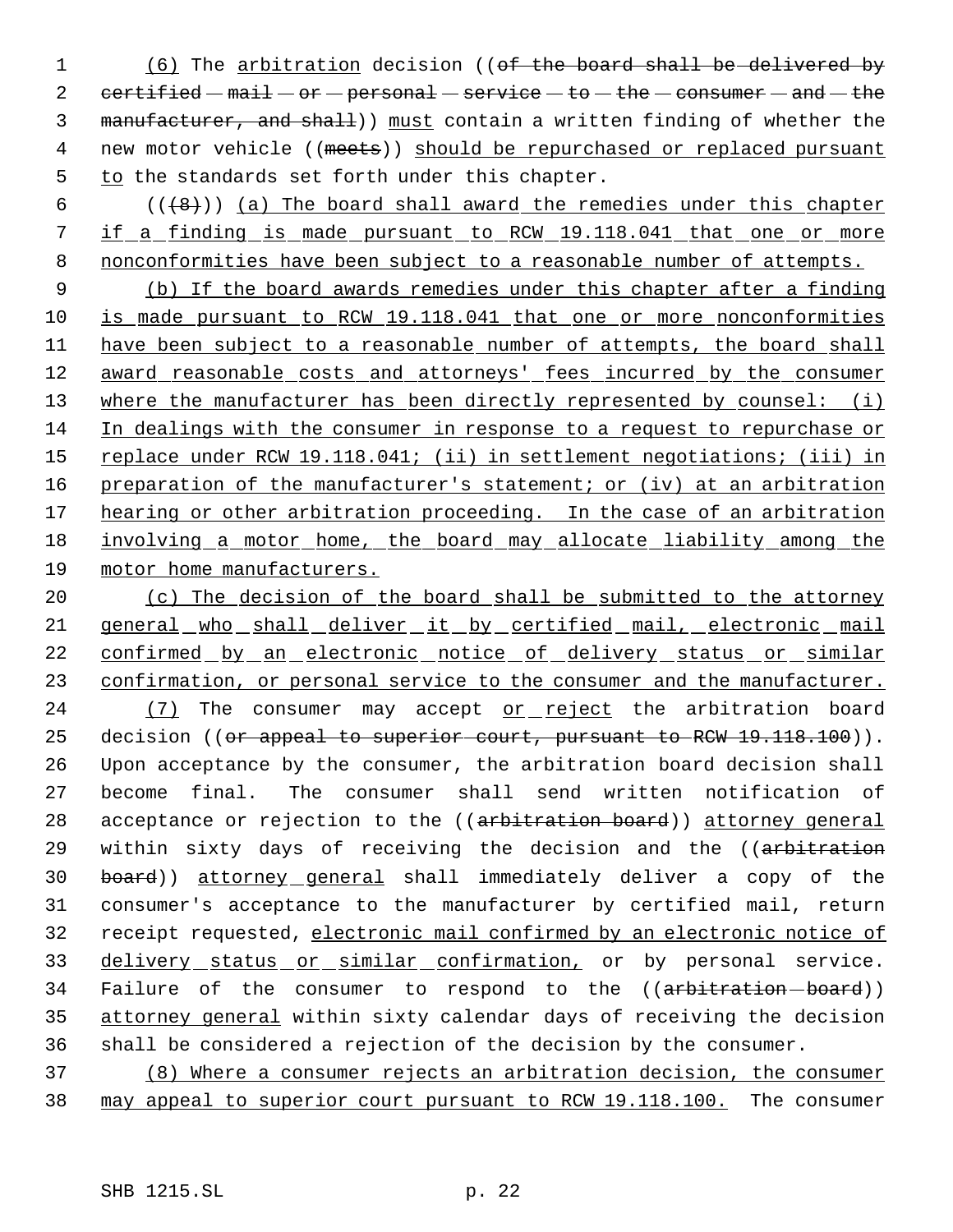shall have one hundred twenty calendar days from the date of rejection to file a petition of appeal in superior court. At the time the petition of appeal is filed, the consumer shall deliver, by certified mail or personal service, a conformed copy of such petition to the attorney general.

 (9) Upon receipt of the consumer's acceptance, the manufacturer shall have forty calendar days to comply with the arbitration board decision or thirty calendar days to file a petition of appeal in superior court. At the time the petition of appeal is filed, the manufacturer shall deliver, by certified mail or personal service, a conformed copy of such petition to the attorney general. If the attorney general receives no notice of petition of appeal after forty calendar days, the attorney general shall contact the consumer to verify compliance.

 **Sec. 7.** RCW 19.118.095 and 1995 c 254 s 8 are each amended to read as follows:

 (1) Compliance with an arbitration board decision under this chapter must be accomplished at a time, place, and in a manner to be determined by the mutual agreement of the consumer and manufacturer.

 (a) The consumer shall make the motor vehicle available to the manufacturer free of damage other than that related to any nonconformity, defect, or condition to which a warranty applied, or that can reasonably be expected in the use of the vehicle for ordinary 24 or reasonably intended purposes and in consideration of the ((mileage 25 attributable-to-the-consumer's-use)) miles traveled by the vehicle. Any insurance claims or settlement proceeds for repair of damage to the vehicle due to fire, theft, vandalism, or collision must be assigned to the manufacturer or, at the consumer's option, the repair must be completed before return of the vehicle to the manufacturer.

 The consumer may not remove any equipment or option that was included in the original purchase or lease of the vehicle or that is otherwise included in the repurchase or replacement award. In removing any equipment not included in the original purchase or lease, the consumer shall exercise reasonable care to avoid further damage to the vehicle but is not required to return the vehicle to original condition.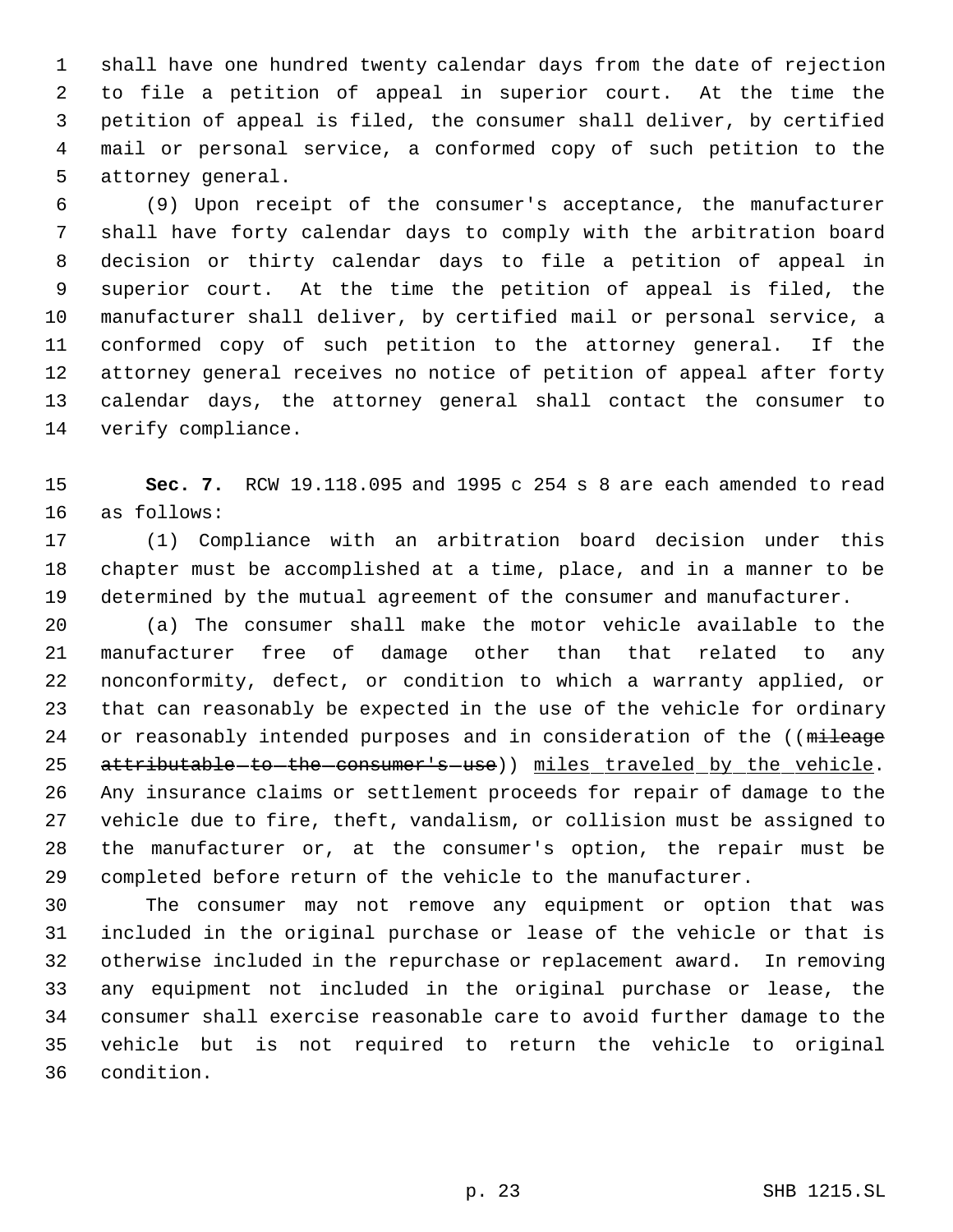(b) At the time of compliance with an arbitration board decision that awards repurchase, the manufacturer shall make full payment to the consumers and either the lessor or lienholder, or both, or provide verification to the consumer of prior payment to either the lessor or lienholder, or both.

 At the time of compliance with an arbitration board decision that awards replacement, the manufacturer shall provide the replacement vehicle together with any refund of incidental costs.

9 (c) At any time before compliance a party may request the ((board)) attorney general to resolve disputes regarding compliance with the arbitration board decision including but not limited to time and place for compliance, condition of the vehicle to be returned, clarification or recalculation of refund amounts under the award, or a determination if an offered vehicle is reasonably equivalent to the vehicle being 15 replaced. The attorney general may resolve the dispute or refer compliance-related disputes to the board pursuant to RCW 19.118.160 for 17 a compliance dispute hearing and decision. In resolving compliance 18 disputes the attorney general or board may not review, alter, or otherwise change the findings of a decision or extend the time for 20 compliance beyond the time necessary ((for the board)) to resolve the dispute.

 (d) Failure of the consumer to make the vehicle available within sixty calendar days in response to a manufacturer's unconditional tender of compliance is considered a rejection of the arbitration decision by the consumer, except as provided in (c) of this subsection or subsection (2) of this section.

 (2) If, at the end of the forty calendar day period, neither compliance with nor a petition to appeal the board's decision has occurred, the attorney general may impose a fine of up to one thousand dollars per day until compliance occurs or a maximum penalty of one hundred thousand dollars accrues unless the manufacturer can provide clear and convincing evidence that any delay or failure was beyond its control or was acceptable to the consumer as evidenced by a written statement signed by the consumer. If the manufacturer fails to provide the evidence or fails to pay the fine, the attorney general may initiate proceedings against the manufacturer for failure to pay any fine that accrues until compliance with the board's decision occurs or the maximum penalty of one hundred thousand dollars results. If the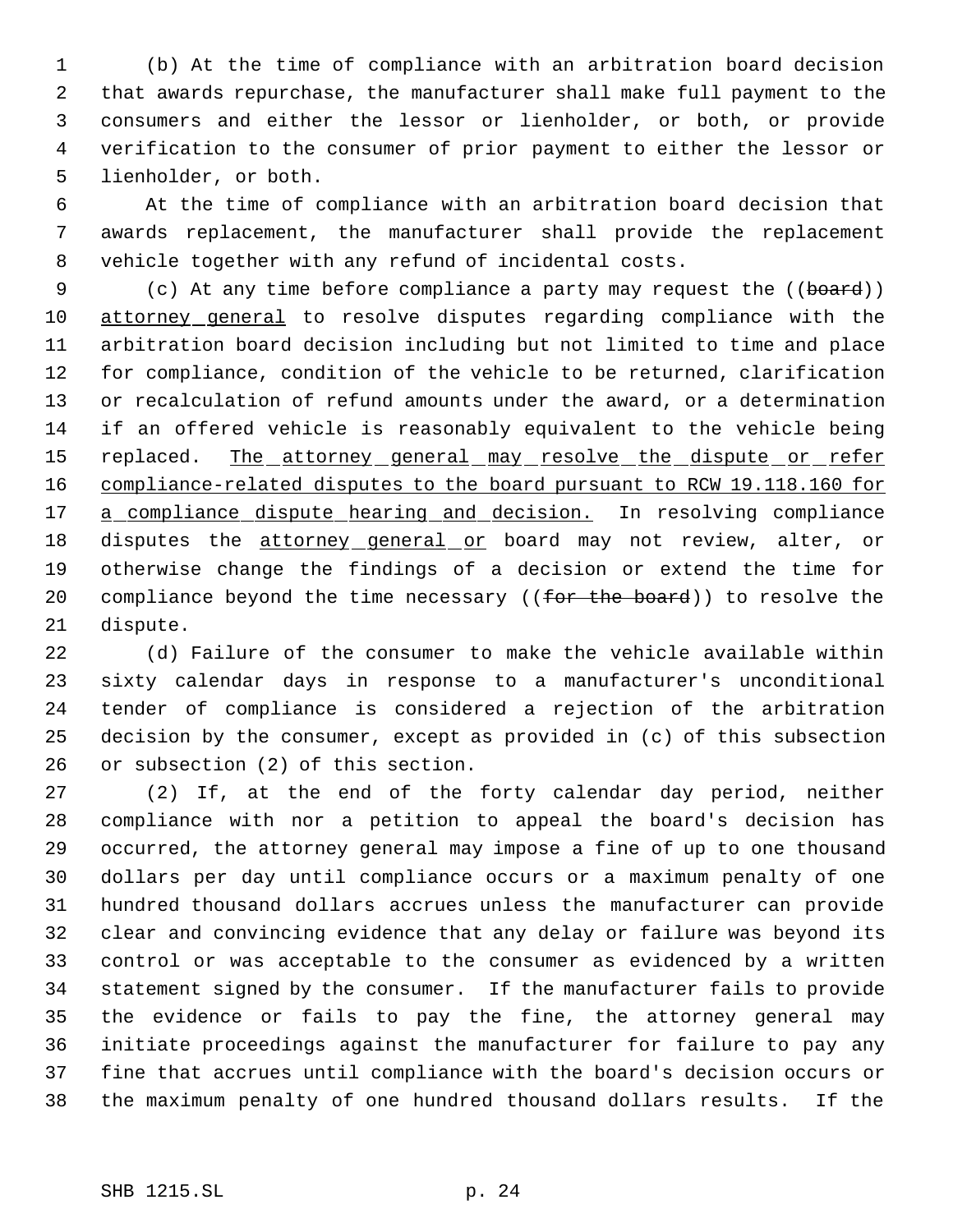attorney general prevails in an enforcement action regarding any fine imposed under this subsection, the attorney general is entitled to reasonable costs and attorneys' fees. Fines and recovered costs and fees shall be returned to the new motor vehicle arbitration account.

 5 **Sec. 8.** RCW 19.118.120 and 1987 c 344 s 10 are each amended to 6 read as follows:

7 The legislature finds that the practices covered by this chapter 8 are matters vitally affecting the public interest for the purpose of 9 applying the consumer protection act, chapter 19.86 RCW. A violation 10 of this chapter ((shall constitute)) is not reasonable in relation to 11 the development and preservation of business and is an unfair or 12 deceptive ((trade practice affecting the public interest under)) act in 13 trade or commerce and an unfair method of competition for the purpose 14 of applying the consumer protection act, chapter 19.86 RCW. ((All 15 public-and-private-remedies-provided-under-that-chapter-shall-be 16 available to enforce this chapter.))

17 **Sec. 9.** RCW 19.118.160 and 1989 c 347 s 9 are each amended to read 18 as follows:

19 If the attorney general is unable ((at any time)) to contract with 20 ((private)) one or more entities to conduct arbitrations ((under the 21 procedures and standards in this chapter)), the attorney general shall 22 establish ((one or more new motor vehicle)) an arbitration ((boards. 23 Each-such-board-shall-consist-of-three-members-appointed-by-the 24 attorney-general, only one of whom may be directly involved in the 25 manufacture, -distribution, -sale, -or -service -of -any -motor -vehicle. 26 Board-members-shall-be-reimbursed-for-travel-expenses-in-accordance 27 with RCW 43.03.050 and 43.03.060 and shall be compensated pursuant to 28 RCW 43.03.240)) program and conduct arbitrations under the procedures 29 and standards established in this chapter.

30 NEW SECTION. **Sec. 10.** This act is remedial in nature and applies 31 retroactively to the effective date of this act.

32 NEW SECTION. **Sec. 11.** If any provision of this act or its 33 application to any person or circumstance is held invalid, the